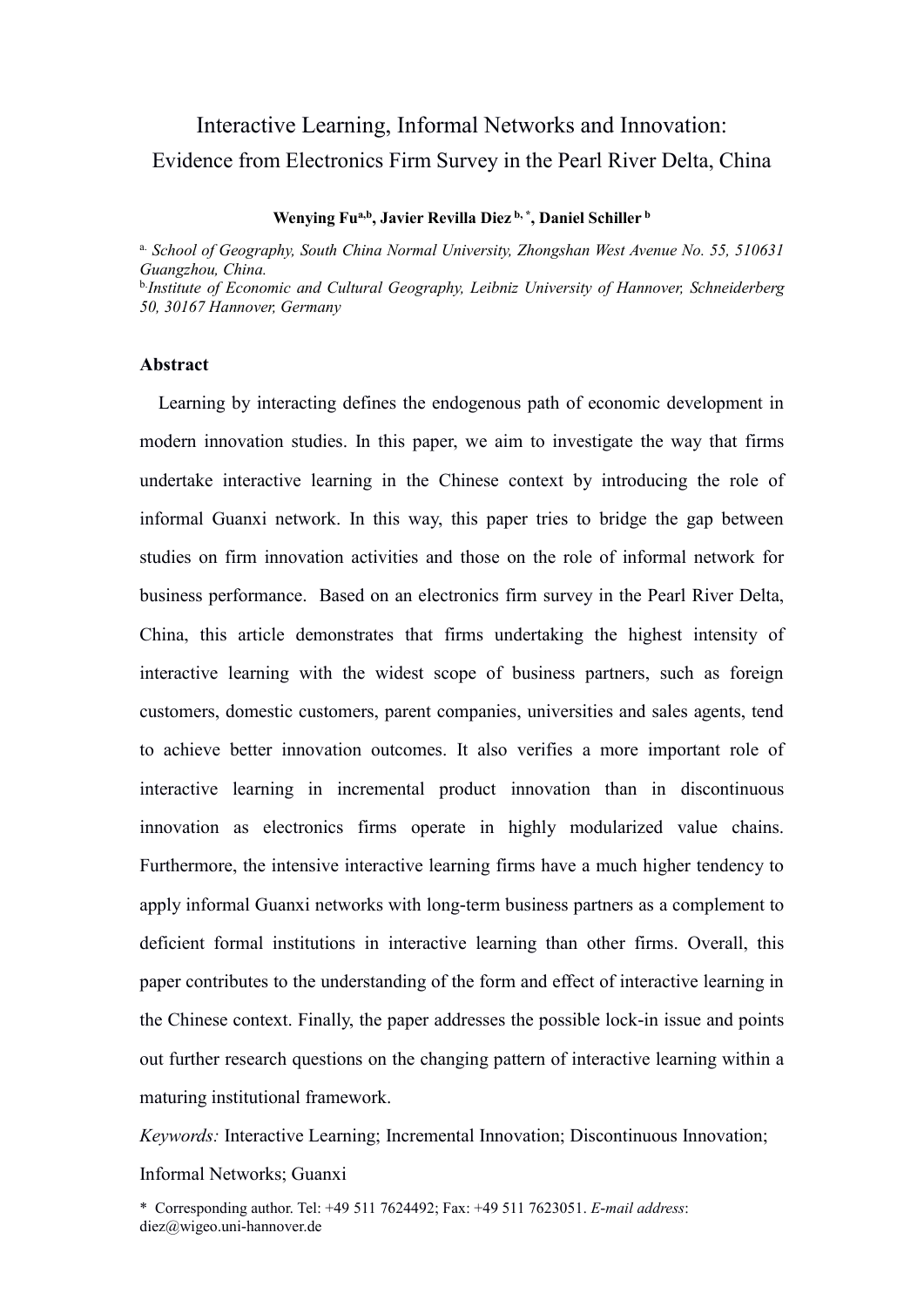### **1. Introduction**

Modern innovation studies adopt a system approach, in which the inter-firm linkages involve sustained quasi-cooperative relationships that shape the learning process and determine the innovation outcomes. The interactive learning process undertaken by groups of users and producers creates the diverse complexes of technological capabilities and determines the dynamics of the territorial innovation system as a whole (Lundvall, 1992; Smith, 2000). In addition, the research on regional innovation system extends the scope of interactive learning from within inter-firm linkages to the linkages between firms and other knowledge-producing institutes such as universities, research institutes and related service providers (Asheim and Coenen, 2005; Cooke et al., 1997; Howells, 1999; Revilla Diez, 2000).

Interactive learning is often discussed in relation to incremental innovation that relies on learning by doing and tacit knowledge in the economic geography literature (Capello 1999; Cooke 2001; Malmberg and Maskell, 2006). But some other authors found a positive impact of reliance on network strategies through interaction with external environment on discontinuous innovation (Mckee, 1992; Lambe and Spekman, 1997). The mixed evidence on the role of interactive learning on different types of innovation calls for further empirical investigation. In particular, industrial trends such as modularization and mass customization that emerged in the 2000s remains a less considered mechanism that affects the ways firms innovate.

Therefore, this paper attempts to relate interactive learning with the two types of innovation, i.e. incremental innovation and discontinuous innovation, by reflecting on the latest trend in modern industries. The context of the investigation is one of the largest electronics industry clusters, the Pearl River Delta. This industrial cluster has taken the opportunity of relocation and of subcontracting processing functions from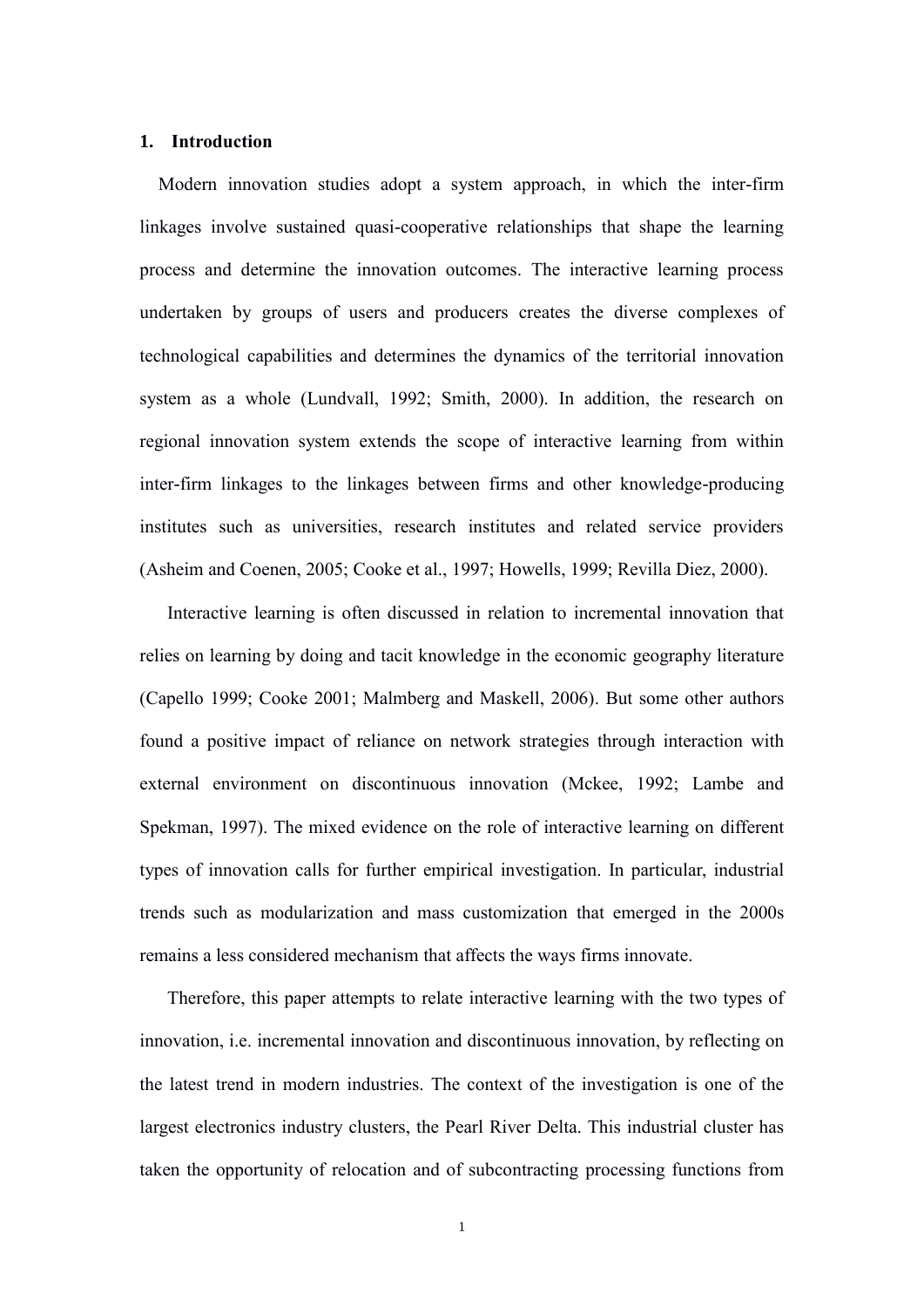global lead firms in the 1990s. With the support of developed modularization technology in the 2000s, many local electronics firms in the Pearl River Delta started to upgrade from low-end suppliers and processors to final producers of mature products such as mobile phones, MP3 players, and home-use electronics products by integrating "off the shelf" modularized subcomponents into new product design. The modularity in the electronics industry reduces the uncertainty of entering a new mature product market, and on the other hand, necessitates the interaction between specialized firms to explore the new market opportunities of new combinations within the current technological field. As such, the paper refreshes the theoretical discussion on the role of interactive learning on innovation through an empirical study in China.

In addition, a theory-informed investigation into the way interactive learning is organized in the context of China has been made. Informal Guanxi networks, are a key element of *savoir-vivre* for doing business in China and it has been proved by previous studies that they have a positive impact on reducing transaction costs and sustaining reliable and responsive supplier-customer relationships (Luo, 2002; Meyer et al., 2009; Wu and Choi, 2004; Zhou et al., 2003). However, the role of informal Guanxi networks in fostering interactive learning processes still remains unclear. As such, this article tries to bridge the gap between studies on firm innovation activities and studies on the role of Guanxi network for business performance. Beyond that, it aims to find out how Guanxi networks with long-term business partners differentiate itself from those with relatives and friends, and whether one of them serves as a viable strategy to complement the deficient formal institutional environment in China. The selection of a partner with whom a firm establishes a Guanxi network determines the degree to which they share similar technical and market knowledge. The extent of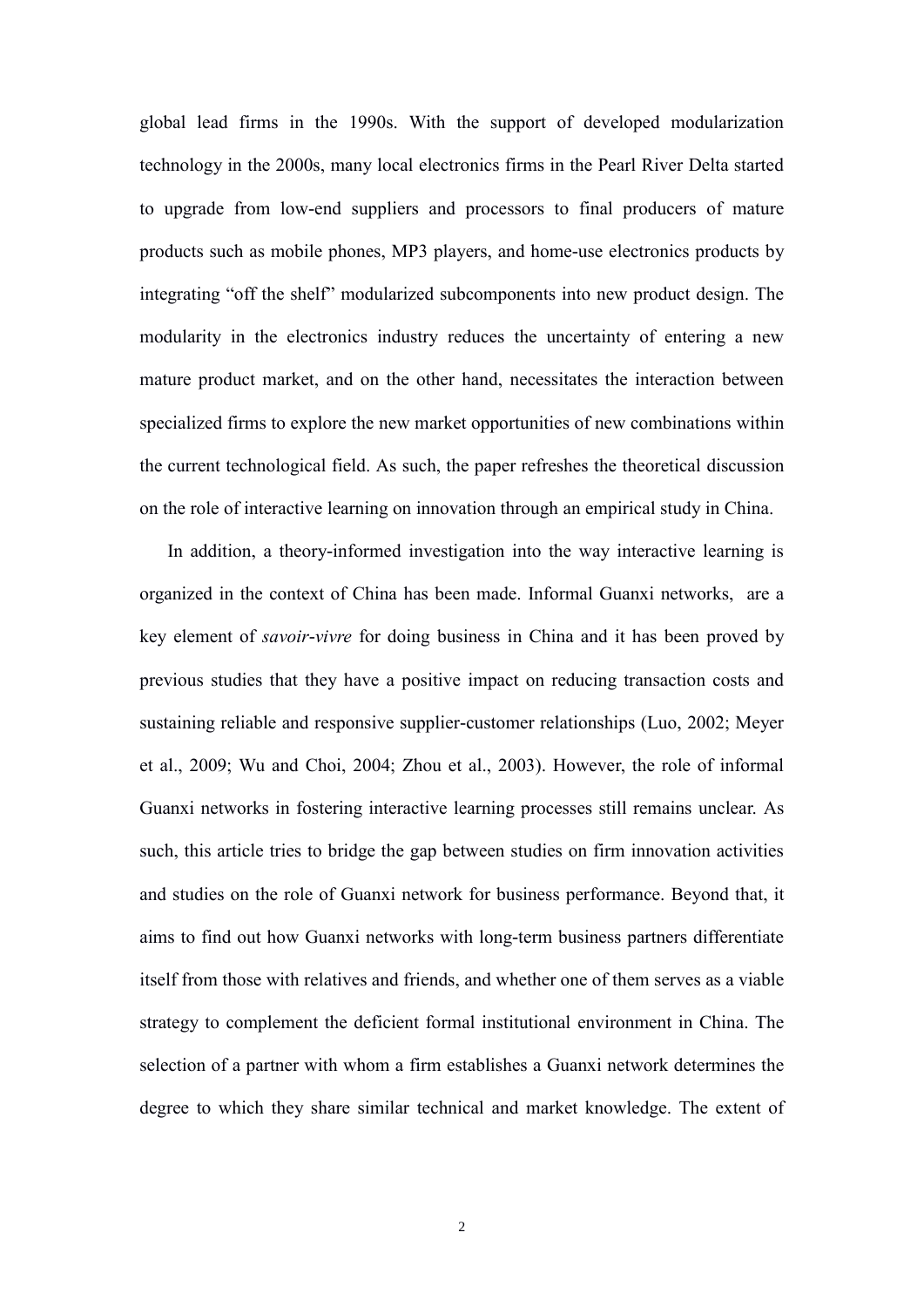'cognitive proximity' (Boschma, 2005) is an elementary factor for effective interactive learning.

Overall, by investigating the willingness and capacity of electronics firms in the Pearl River Delta, China, to undertake interactive learning in product innovation activities, this article sheds light on the innovation mechanism in the Chinese industrial clusters. In the face of the global recession and domestic inflation, the capacity of Chinese firms to draw on innovation externalities is of great importance for regional structural adjustments and long-term development. The empirical substances, i.e. a uniquely designed firm survey directly collected from managers of electronics firms in the Pearl River Delta, China, enables the further understanding of social factors (Guanxi) that facilitate innovation in the Chinese context, in which the institutional framework is quite different from that in industrialized countries.

The remainder of this article is structured as follows: the second section elucidates the interactive process of innovation activities and discusses how different types of Guanxi networks assist firms in interactive learning activities in the Chinese institutional setup. Two hypotheses are derived based on the theoretical discussion. The third section presents the dataset, related parameters and the methodology applied. The fourth section discusses the empirical results. The fifth section concludes and discusses policy implications.

### **2. Innovation, Interactive Learning and Informal Networks**

#### 2.1Innovation as an Interactive Process

Unlike exogenous inputs such as capital and labor, innovation and learning contribute to the improvement of productivity and are determinant to long-term economic growth (Arrow, 1962; Nelson and Siegel, 1987; Romer, 1986).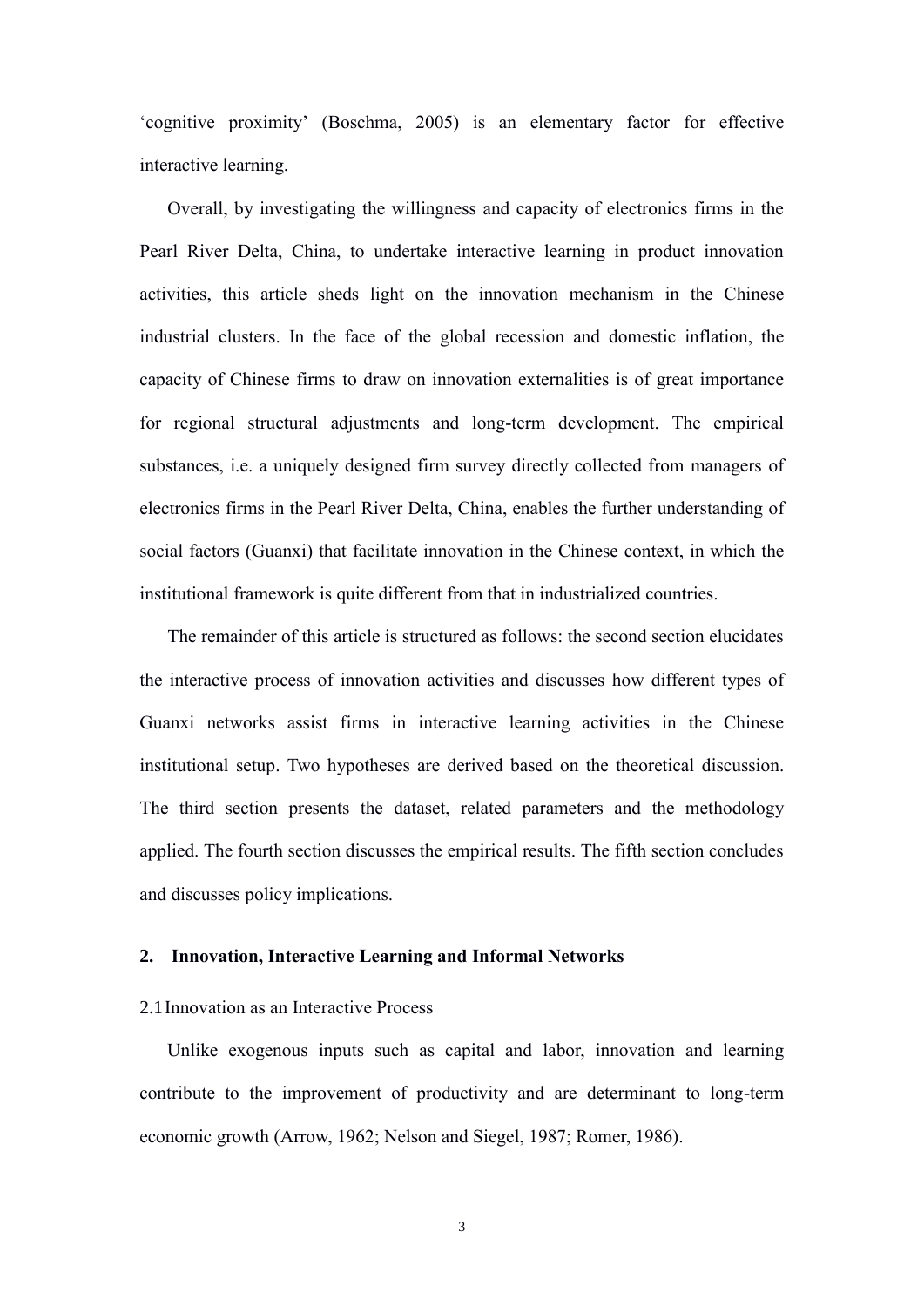In Lundvall's (1992) seminal work on national systems of innovation, he proposed that the approach towards systemic innovation and interactive learning considers the stock and rate of R&D investment as the new determining variable in economic growth. In other words, interactive learning creates increasing returns for the stock of knowledge and thus underpins long-term economic growth.

In this part, we borrow the classification of knowledge by Salter and Reddaway (1969), i.e. firm-specific knowledge, sector product-field-specific knowledge, and generally applicable knowledge, for the discussion on why and how firms undertake interactive learning in innovation activities.

#### 2.2 Why Firms undertake Interactive Learning

The firm-specific knowledge is well elaborated on by Nelson and Winter's (1982) proposition of organizational routine. Routine consists of particular resources, skills, experience and know-how that the firm accumulates over time (Levitt and March, 1988), and is therefore difficult to imitate for others.

Organizational routines develop in a path-dependent manner, in which the firm tends to search for information and undertake activities related to its own knowledge sphere (Kline and Rosenberg, 1986). Therefore, the firm displays bounded rationality and competence in the innovation-related activities, which has two important implications for the role of interactive learning in innovation.

Firstly, bounded rationality implies that the decision-making process is determined by limited information, limited knowledge and limited resources of the individuals or entities, thus leading them to base decision-making on existing knowledge and capacity, which results in a satisfactory solution rather than an optimal one based on total rationality (Simon, 1957, 1991). As a result, firms with bounded rationality are not able to calculate the result of decision-making on innovation investment when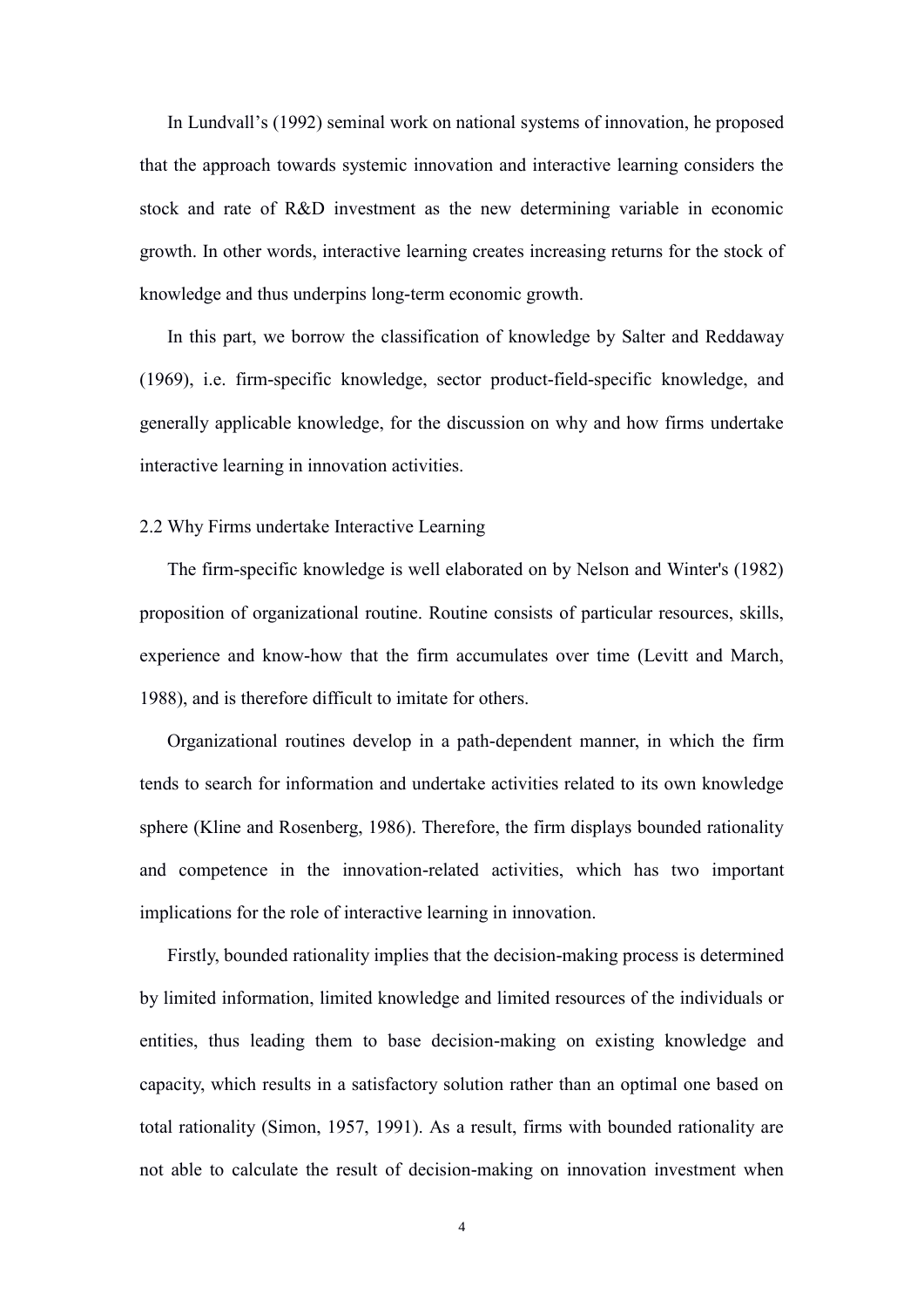faced with uncertainty in the environment. In order to reduce risk-related uncertainty, firms have to collect more technical information and market information from external organizations.

Secondly, the firms only master and excel in a limited range of products and processes due to the bounded competence. As a result, firms are constantly confronted with technological problems in the innovation process which lie outside their range of knowledge and competence (Smith, 2000). This kind of knowledge is not only limited to codified knowledge, such as the support of specialized equipment and operating software, but also refers to the more important tacit knowledge, such as technical know-how and experience, which is a key to problem-solving in the process of prototype development and the technically specific design. Due to the tacitness of most knowledge, the firms need to engage in face-to-face interaction with other organizations in order to solve these problems and optimize the innovation outcomes.

Therefore, due to bounded rationality and competence, firms need to complement internal efforts in innovation with interaction with other organizations in order to facilitate innovation-related decisions by searching for relevant information, and must also support innovation implementation with external codified and tacit knowledge.

### 2.3 How Firms undertake Interactive Learning

Tacit knowledge is not only confined to individuals or groups of cooperating individuals, but also embeds within specific industries, which is often referred to in the literature as the "technological paradigm" (Dosi, 1988). Technological paradigm refers to the common technological features, such as technical parameters, performance characteristics and use of materials shared by firms in an industry (Smith, 2000). Moreover, the sector product-field-specific knowledge also covers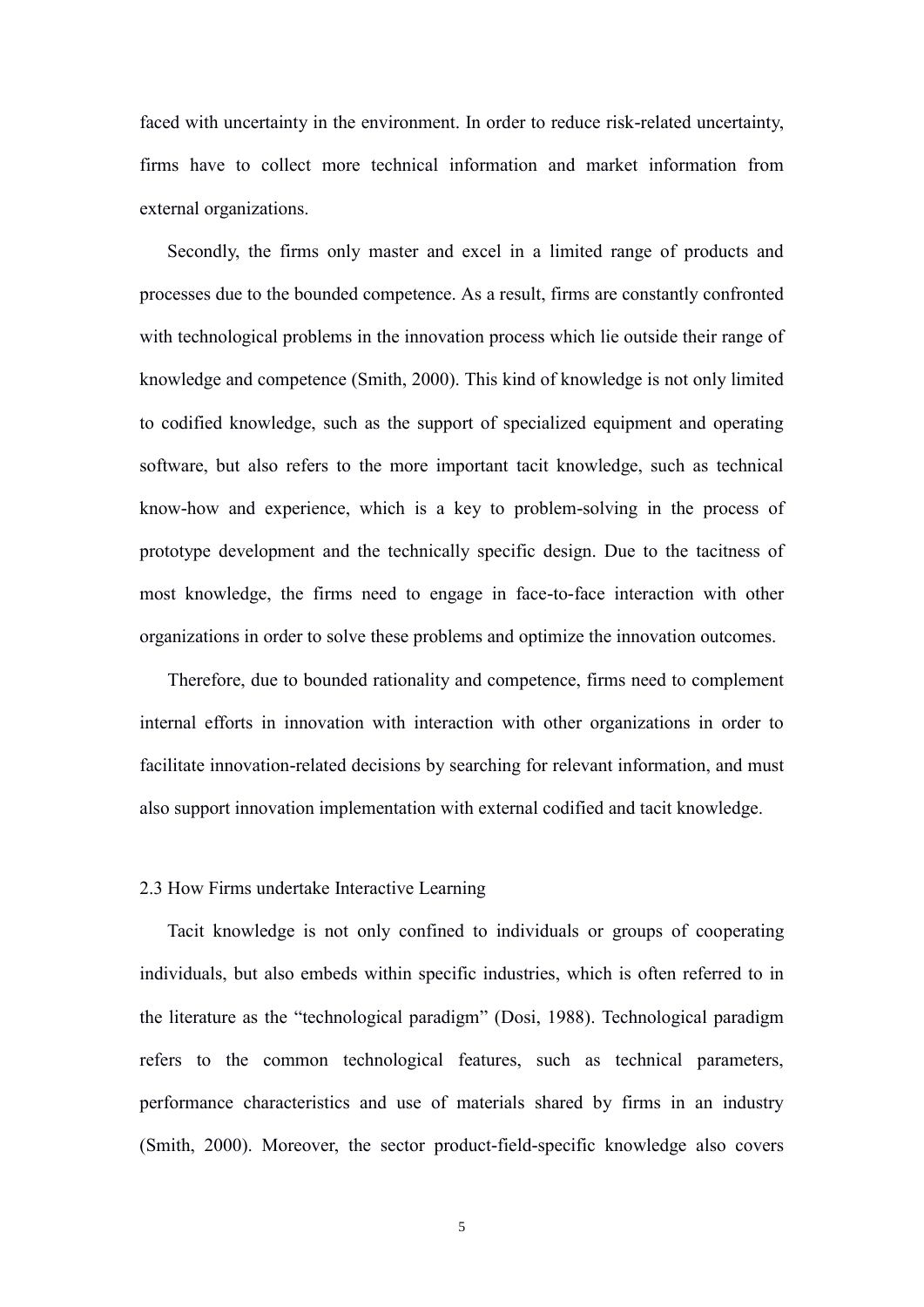knowledge on markets, such as customer needs and the supply of industry-specific skills. Therefore, firms within the same production field are close in cognitive proximity, which facilities the interactive learning process (Boschma, 2004). Cognitive proximity within the same industrial space and supplier link would affect the search and imitation costs when exploiting knowledge.

Kline and Rosenberg's (1986) early work on the "chain-linked model of innovation" suggests that increased demand of the user firms would generate a rapid rate of technical change for the suppliers. In the chain of innovation from the initial design to the production process, systematic interaction with user needs should be guaranteed in demand-oriented markets. In the Aalborg school of innovation systems, innovation activities within the vertically organized units have been the analytical focus. The search strategies and learning processes organized within the prevalent vertical linkages between the firms and their supplying firms of intermediate and capital goods distribute and transmit the qualitative knowledge related to product innovation (Lundvall et al., 2002; Lundvall, 1988). In order to secure profitable innovation outcomes, the user-producer interaction must be in place to ensure constant feedback on needs, adjusted design, and again on performance (Hage and Alter, 1997). Asheim and Gertler (2005) further elaborate that interactive learning between users and producers often takes place in industries in which synthetic knowledge is dominant. Synthetic knowledge pertains to the importance of applied and problem-solving knowledge, where the innovation process is oriented towards new combinations, new solutions and new utility concerning the user demands.

Interactive processes of knowledge transfer within supplier linkages bring about dynamic synergies rather than static efficiency on transaction cost reduction (Capello, 1999). In the dynamic synergies between customers and suppliers, market information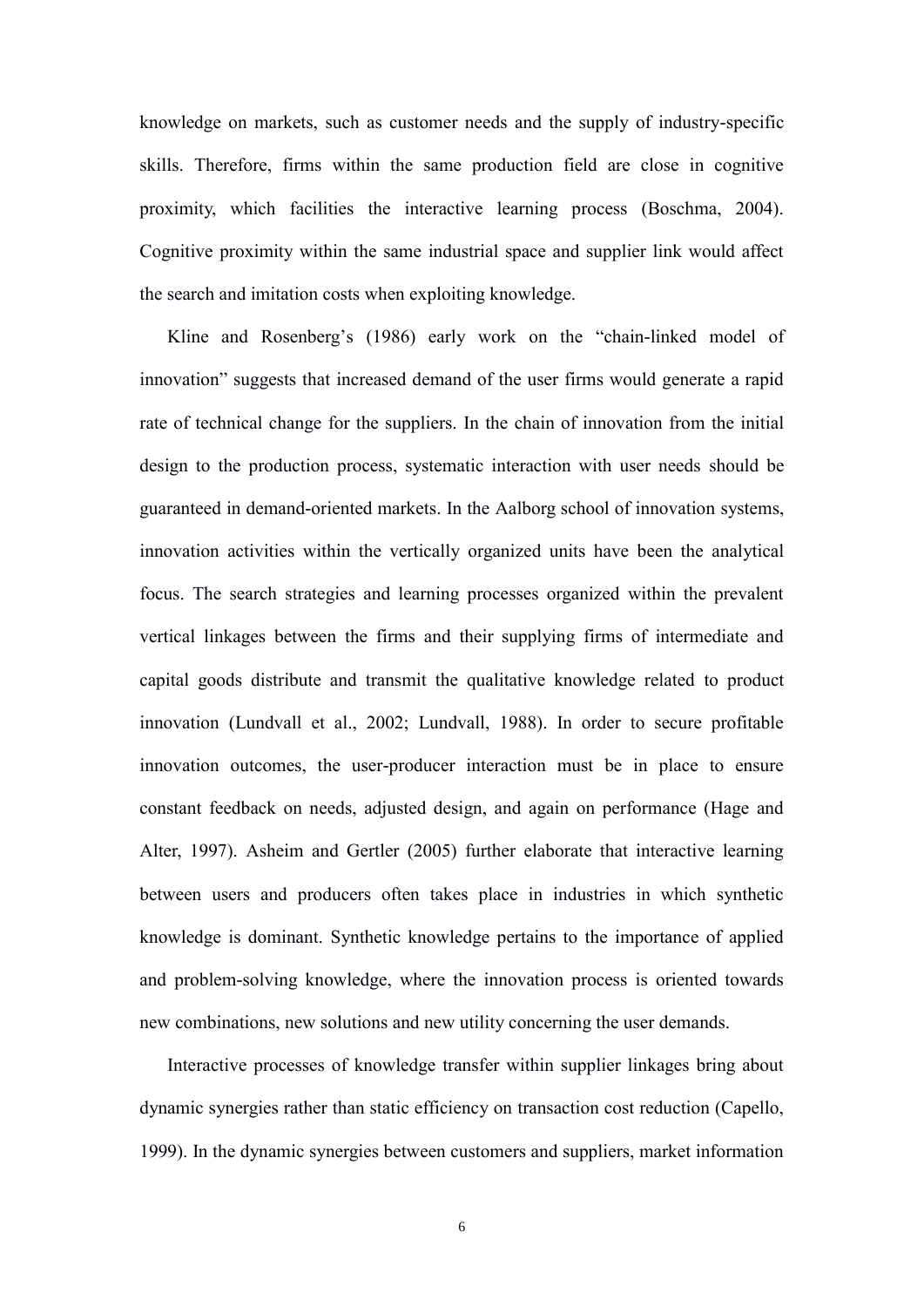is constantly exchanged, while experience and know-how are shared through engineering knowledge instruction and quality monitoring (often undertaken by the customers). Consequently, the technology trajectory is co-evolving due to the coordination of the production process. In the context of latecomer countries, the firms also rely heavily on the parent companies and foreign customers to acquire advanced codified knowledge and to better absorb the codified knowledge by having the engineers and managers from foreign partners train on site (Morrison et al., 2008; Yang, 2009; Yeung, 2009).

In a word, interactive learning within the vertically organized units, i.e. among suppliers, customers and parent companies, ensures the effective exchange of market information and constant feedback on technical problems and product adjustment, and thus promotes the product innovation outcomes.

In addition to accessing to sector product-field-specific knowledge, generally applicable knowledge that refers to scientific "know-why" knowledge is playing an increasingly important role in the problem-solving of innovation efforts (Lundvall and Johnson, 1994). It is of greater relevance for high-tech industries such as electronics, pharmaceuticals and chemistry, where the technological frontier is expanding at a rapid rate.

In contrast to the synthetic knowledge, which is more connected to sector productfield-specific knowledge, Asheim and Gertler (2005) propose that analytical knowledge is dominated by scientific know-why knowledge and is generated from internal documentation activities as well as collaboration with research institutes. From the research on Danish clusters, Jensen et al. (2007) also found that the mode of learning by doing, using and interacting is no longer able to sustain the competitiveness of firms. Firms that combine the DUI (doing, using and interacting)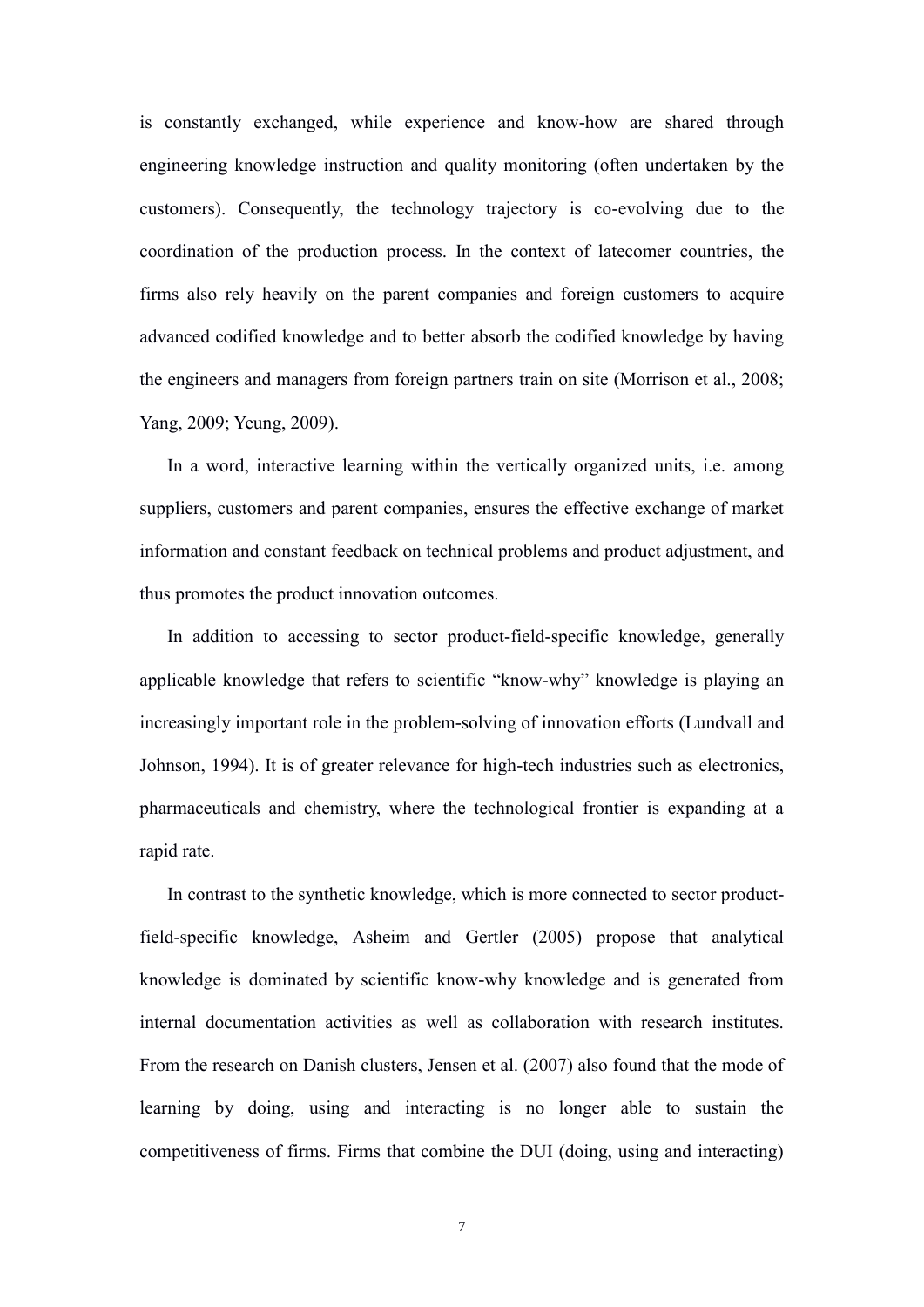mode with the STI (science, technology and innovation) mode, i.e. connecting systematically with sources of codified scientific knowledge, outperform other firms in terms of finding new solutions and developing new products. Systematic connection with generic scientific knowledge can be achieved in the following two ways.

Firstly, generally applicable knowledge can be absorbed through internal efforts such as R&D activities, reverse engineering and licensing into a firm's knowledge stock. In the context of latecomer firms, R&D activities bear a social rate of return by influencing the absorptive capacity of the firms through social interaction (Griffith et al., 2003), as it determines the capability of firms to transform externally codified scientific knowledge into their own routines of more tacit knowledge. Moreover, they can also gain access to advanced codified knowledge either through the reverse engineering of the import products from global lead firms, or through formal licensing of the patents. All in all, the efficiency of these activities shapes and is in turn shaped by the absorptive capacity of firms to adapt them to their own specific needs.

Secondly, interaction with universities and research institutes assists firms in acquiring new knowledge through their intra- and interregional networks as well as in applying abstract scientific knowledge to production. Generally applicable knowledge cannot be immediately applied to commercial needs, and the spillover risk for the knowledge investors is too high. The public sector, therefore, which normally operates without profit-maximization goals, should be involved in the production of generally applicable knowledge due to the problem of appropriability (Smith, 2000).

To sum up, the use of external scientific knowledge depends on the firms' absorptive capacity, which is accumulated by internal activities such as R&D activities, reverse engineering and licensing. Furthermore, interactive learning with

8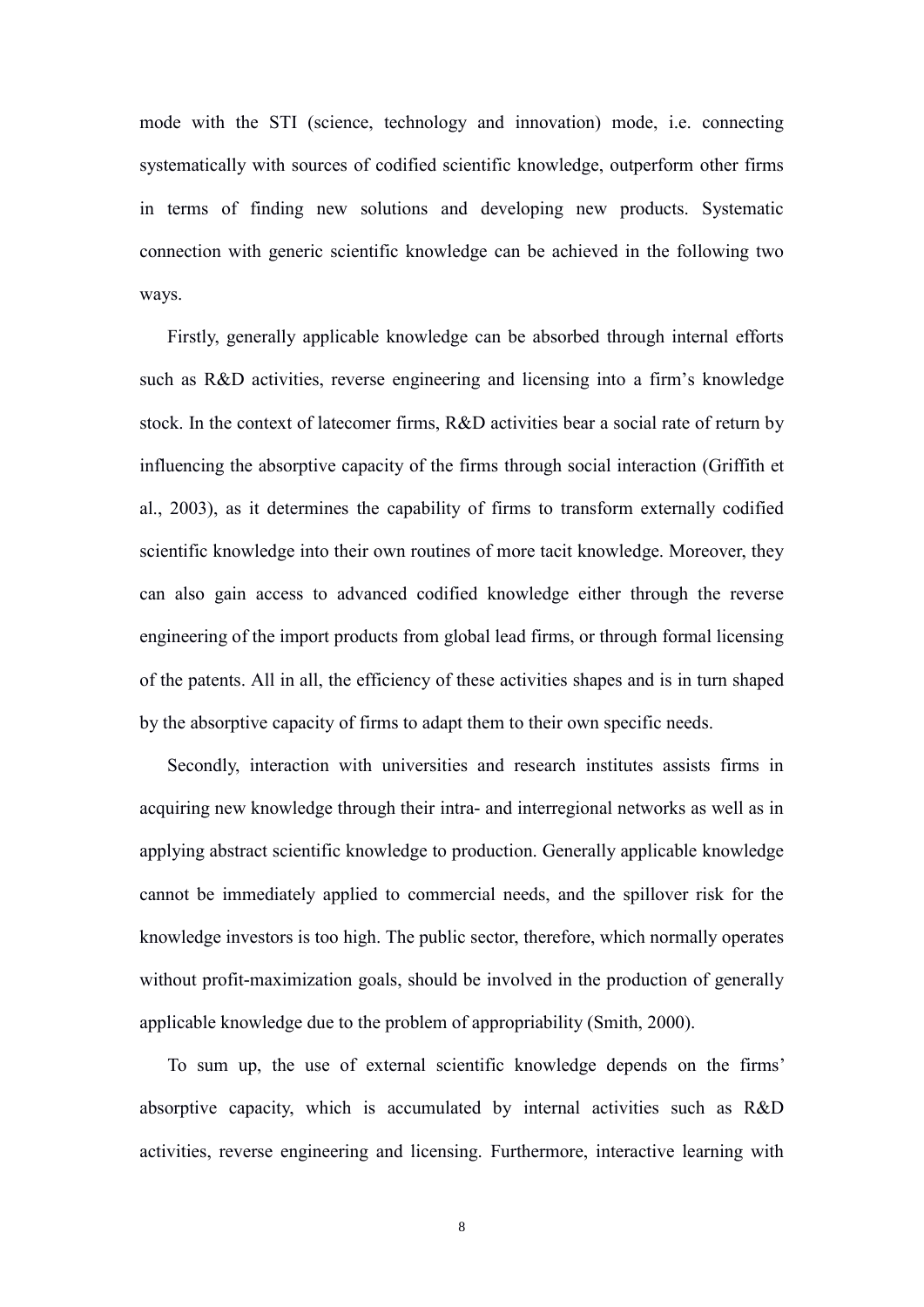universities and research institutes assists firms in gaining better innovation performance.

### 2.4 How Interactive Learning Affect Different Types of Innovation

Based on the above discussion, it can be concluded that interactive learning is needed both in the decision-making and implementing processes of innovation due to the bounded rationality and bounded competence of firms, and it extends the scope of supplier linkages to knowledge-generating institutes.

The literature provides two different predictions about the impact of interactive learning on innovation. On the one hand, the learning economy approach (Lundvall et al., 2002; Asheim and Coenen, 2005) and territorial innovation models (Capello, 1999; Cooke, 2001; Malmberg and Maskell, 2006) expect that the networking among SMEs and localized knowledge spillover due to formal and informal arrangements of spatially proximate partners supports incremental innovation that follows existing technological paths. On the other hand, Mckee (1992) postulates that discontinuous innovation (e.g. new-to-the-firm product innovation) requires more environmental contact than incremental innovation (e.g. product line adjustment) and thus should embrace more contact breath in order to interpret the ambiguous environment. Lambe and Spekman (1997) go further to argue that entering an alliance is a key strategic element for firms to meet discontinuous technological change when the underlying technology meets the inherent limit.

A new trend that emerges in industrial organization since the 2000s, especially in the electronics industry and automotive industry, is mass customization supported by modularization technology (Baldwin and Clark, 2000; Sturgeon, 2002; VanAssche, 2008), whose consideration can partly solve the conflict between the two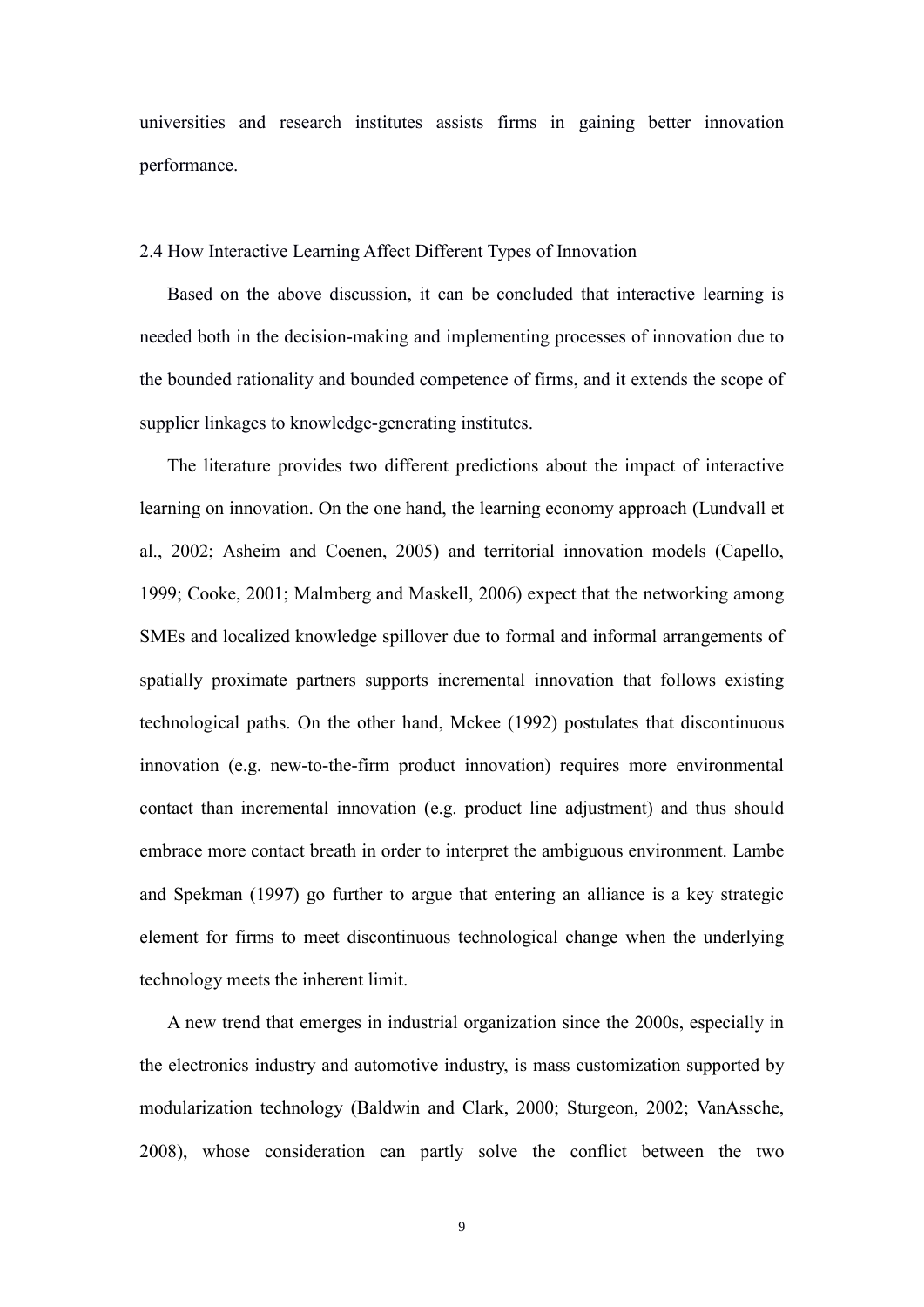contradicting arguments mentioned above. By mass customization, firms achieve efficiency and flexibility simultaneously by deploying general-purpose assembly machines and purchasing modularized core parts (Silveira et al., 2001; Gereffi et al., 2005). Downstream producers of mature products transfer the risk of managing radical technological change to producers of high-tech core parts, which are highly concentrated in a few leading clusters around the world. At the same time, the risk to cope with changes in quantity on short notice and price competition is shifted to downstream producers by the lead firms. But the downstream producers still benefit from mass customization due to reduced uncertainty when entering into new technological fields, e.g. by discontinuous product innovation. For instance, firms can switch from producing USB sticks to MP3 players by procuring core parts, e.g. microprocessing chips. Core suppliers, e.g. of flash chips and designed exterior molds, can be still kept and search costs for new suppliers are reduced.

After the entry of a new mature product market, interactive learning with other organizations further aids the firm to exploit the market opportunities of the newlyexplored technological field by continuously improved processes or products (Coe et al, 2004). Therefore, it can be deducted that the position of the learning economy approach holds if we assume that firms enter a mature product market, and most of the components of this product are highly modularized and thus share some similar components with other products. The second view point, on the other hand, holds for high-tech components that are in most cases unmodularized or even new-to-the-world inventions.

For firms engaged in interactive learning, the scope and intensity of interaction both matter. The scope of interactive learning refers to the number of external skills and competences at the firms' disposal, which yields increasing returns of the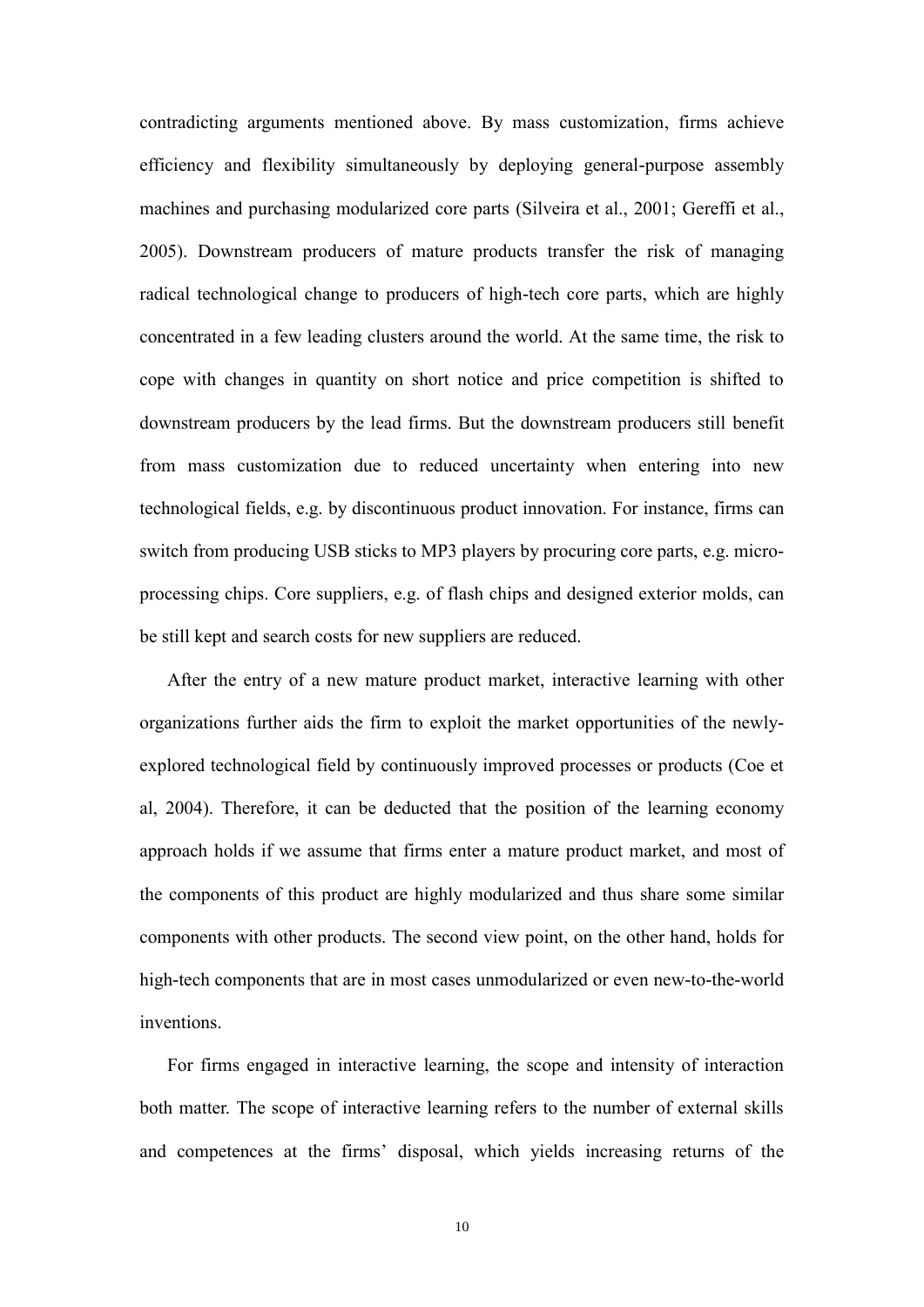knowledge stock and enables firms to connect information and knowledge more easily. A wide scope of interactive learning not only allows firms to undertake more complex innovation activities, but also supports them to escape the lock-in when interacting with a too limited number of organizations, especially in a sector with turbulent technological change and rapid change in customer needs (Lundvall, 2005). Another aspect to consider is the intensity of interactive learning. Due to the pathdependent accumulation of knowledge, firms have to intensify their interactive learning activities if they are determined to change their conventional ways of cognition and practice in the interaction process. Moreover, new codes have to be developed on a trial and error basis in innovation activities (Lundvall, 1992; Meeus et al., 2001).

Finally, we can propose the first hypothesis:

*Hypothesis 1: In industries based on modularization and mass customization, the scope and intensity of interactive learning with customers, parent companies, universities and research institutes in the innovation process contribute more to incremental innovation than to discontinuous innovation.*

# 2.5 The Role of Informal Networks in Innovation-Oriented Interaction

The systems of innovation proposed by Lundvall (1985) suggest that interactive learning is also influenced by non-price relationships such as power, trust and loyalty. Effective transfer of knowledge requires mechanisms to coordinate the interaction of complementary pieces of knowledge.

Informal social relations, which are often related to geographical proximity, accelerate learning and constitute dynamic innovation synergies (Asheim et al., 2007; Asheim and Isaksen, 2002; Iammarino and McCann, 2006; Lazaarini et al., 2001;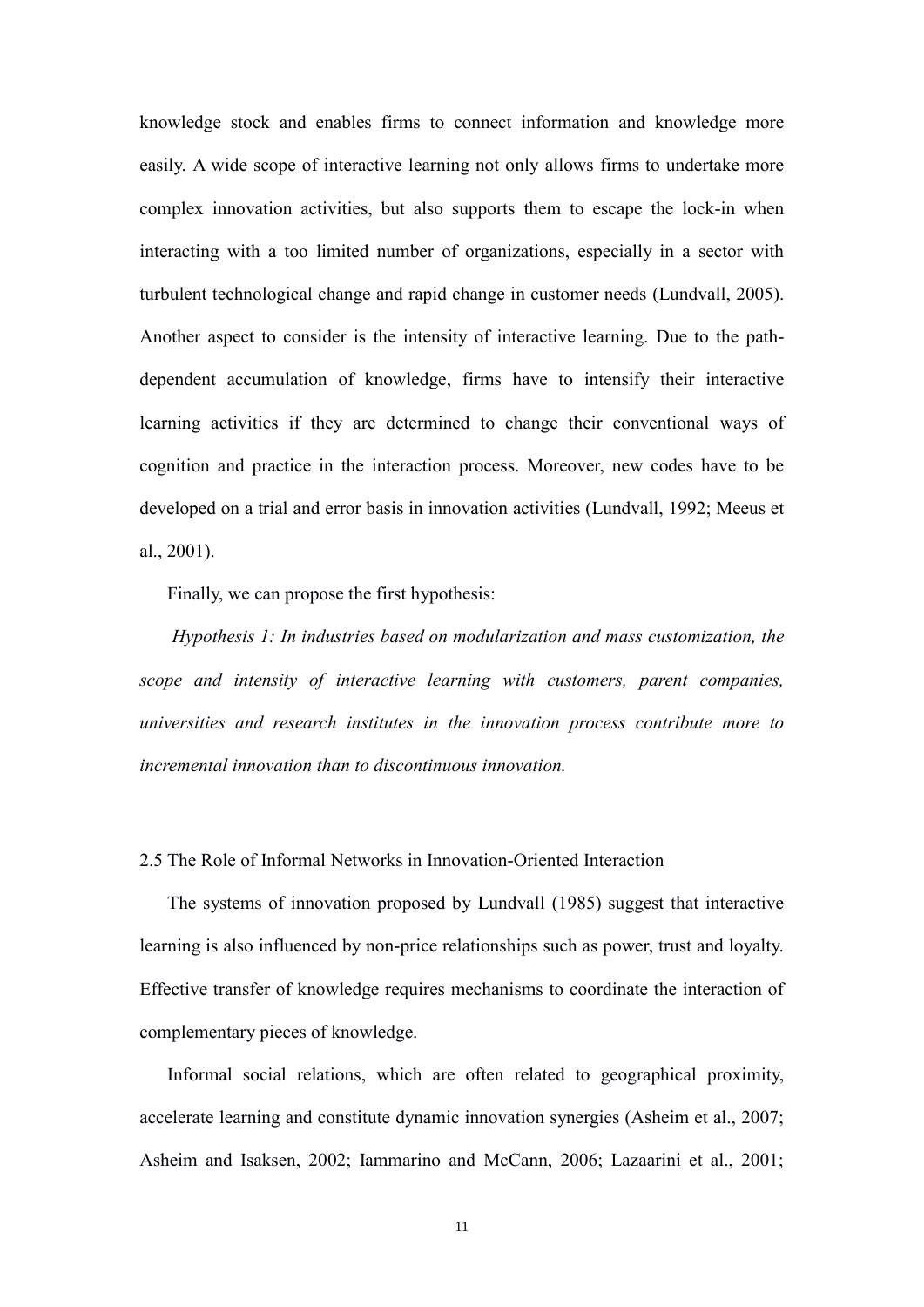Malmberg and Maskell, 2006; Porter, 2000b; Revilla Diez and Kiese, 2006). Social networking can be secured through daily face-to-face interaction such as meeting, chatting, eating together, entertaining together, etc. Face-to-face contact ensures that both interacting partners put efforts into the joint project and prevents them from engaging in free-ride behavior, which would harm the incentive of interactive learning in the future (Storper and Venables, 2004). In this way, trust and commitment is gradually established in the social process of interaction and reinforces the learning dynamics.

The firm strategy is basically a conscious response to the external environment. In an uncertain environment, firms tend to apply an informal network-based strategy (Peng, 2003). Due to the gradual approach of transition in China, many institutional setups have been subverted and not yet substituted, which has resulted in institutional loopholes. In recent years, many formal institutions such as laws, regulations and organizations (work unions, research institutes, patent office, etc.) have already been established, but their enforcement is still problematic. Furthermore, the transparency and corruption issues have created an unreliable institutional environment for doing business in China. Under these circumstances, the transaction cost is very high if people only rely on formal institutional framework. As a result, the business people are very likely to establish their own informal Guanxi network with business partners, friends and relatives to complement the inefficiency of the formal framework in facilitating economic exchanges (Zhou *et al.* 2003; Meyer *et al.* 2009).

Guanxi is a Chinese way of establishing and maintaining social interaction and it is now receiving more and more attention in the recent organizational literature (Park and Luo, 2001; Ramasamy et al., 2006; Zhang and Zhang, 2006). Lovett et al. (1999) define it as the informal interpersonal relationships and exchanges of favors. Guanxi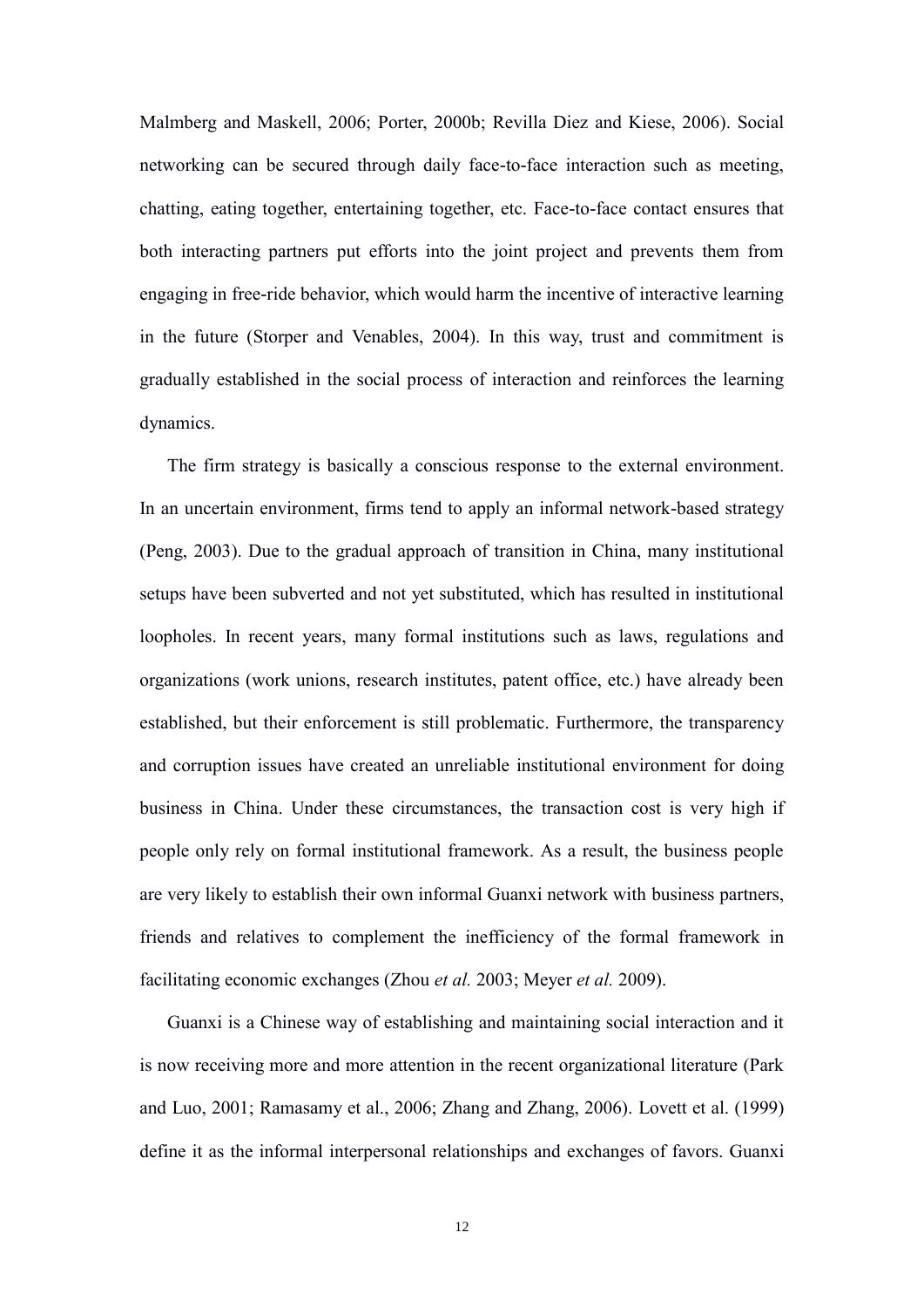consists of obligation and loyalty to family members or relatives - defined as the obligatory type of Guanxi, mutual assurance to friends, mutual classmates and colleagues - defined as the reciprocal type of Guanxi, and understandings with acquaintances - defined as the utilitarian type of Guanxi (Zhang and Zhang, 2006). In the business world, the reciprocal types of Guanxi play an important part in China (Peng, 2003), as the implicit rule of "paying back favors" (Chinese term: Renqing) strengthens the constant social interaction due to the fear of damaging one's social reputation and prestige.

The three types of Guanxi reflect to a certain degree the object of informal social interaction, which plays an important role in ensuring effective social communications and mutual understanding. Each object, e.g. business partners, friends or relatives, bear different cognitive proximity with the firms (Boschma, 2005). The reciprocal type of Guanxi with business partners is established upon sharing of expertise and knowledge base, i.e. close cognitive proximity, and it can be thus effectively applied in the ongoing interactive learning process, while reciprocal Guanxi with friends and obligatory Guanxi with relatives might be more often used to get access to particular resources. New cooperation partners, the object of utilitarian type of Guanxi, are mostly introduced into a Guanxi network by recommendation from reciprocally related friends, colleagues, business partners or obligatorily related family members. As wide scope of interactive learning is conductive to effective interactive learning, as postulated in hypothesis 1, firms can broaden the scope of interaction beyond the scope of long-term business partners and collect more information and knowledge by making contact with acquaintances from within the Guanxi network. The match of these acquaintance partners' capabilities with the innovation needs of the firm underpins the success of the wide-scope interactive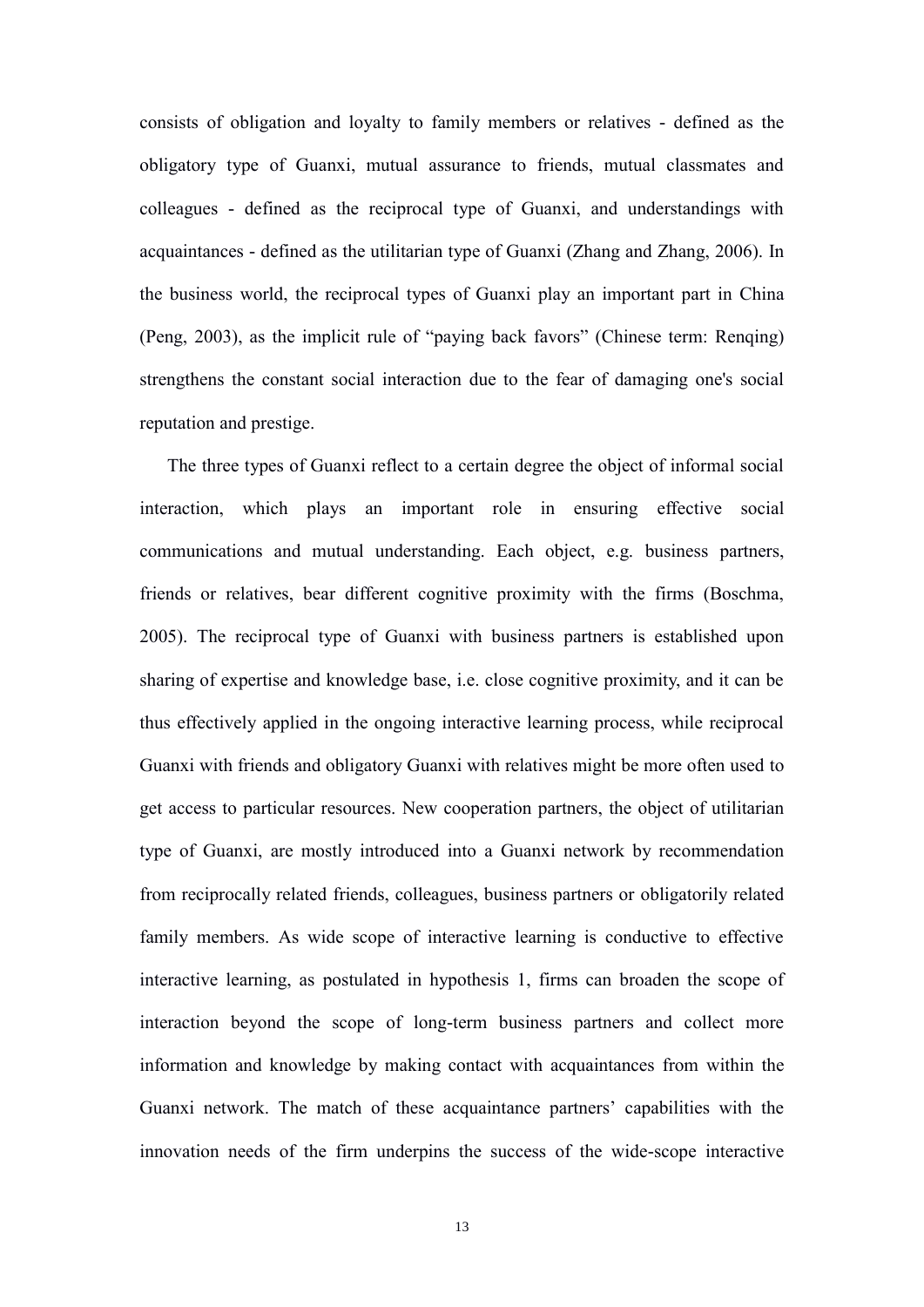learning. In this case, acquaintance partners recommended by business partners are expected to outperform those recommended by friends and relatives as they share a common cognitive dimension with the firm.

The intermediary role of the long-term business partners can curb the risks of opportunism both in the decision-making process when collecting information and ideas and in the implementation process when gaining support of knowledge. A Guanxi network is not bilateral; it is rather an interwoven network, in which reputation and prestige flow through mouth-to-mouth dissemination (Zhang and Zhang, 2006). Therefore, the Guanxi is indeed a trilateral network among the innovating firm, the recommending firm, and the recommended firm.

In the decision-making process of product innovation, the risks of opportunism when sharing business ideas under weak property rights protection can be reduced by this trilateral network. Ramasamy et al. (2006) identifies trust as one of the working mechanisms of Guanxi in knowledge transfer. The trilateral network can be actually translated into trust through the reduction of information asymmetry, as it is possible to learn about the background, reputation, and capacity of your cooperation partner through the recommending firm, which helps to inhibit the recommended firm from developing a new solution or product based on the technology of the innovating firm without paying back a proportion of gains.

In the implementation process of product innovation, the risks of opportunism related to contract-based interaction or even more formal cooperation, especially when the side who do not own and invest specific assets would switch suddenly to other partners in the process, can be reduced (Standifird and Marshall, 2000). Breaking the contract, even oral contract in some cases, undermines reputation and prestige and endangers future cooperation even with other firms as bad reputation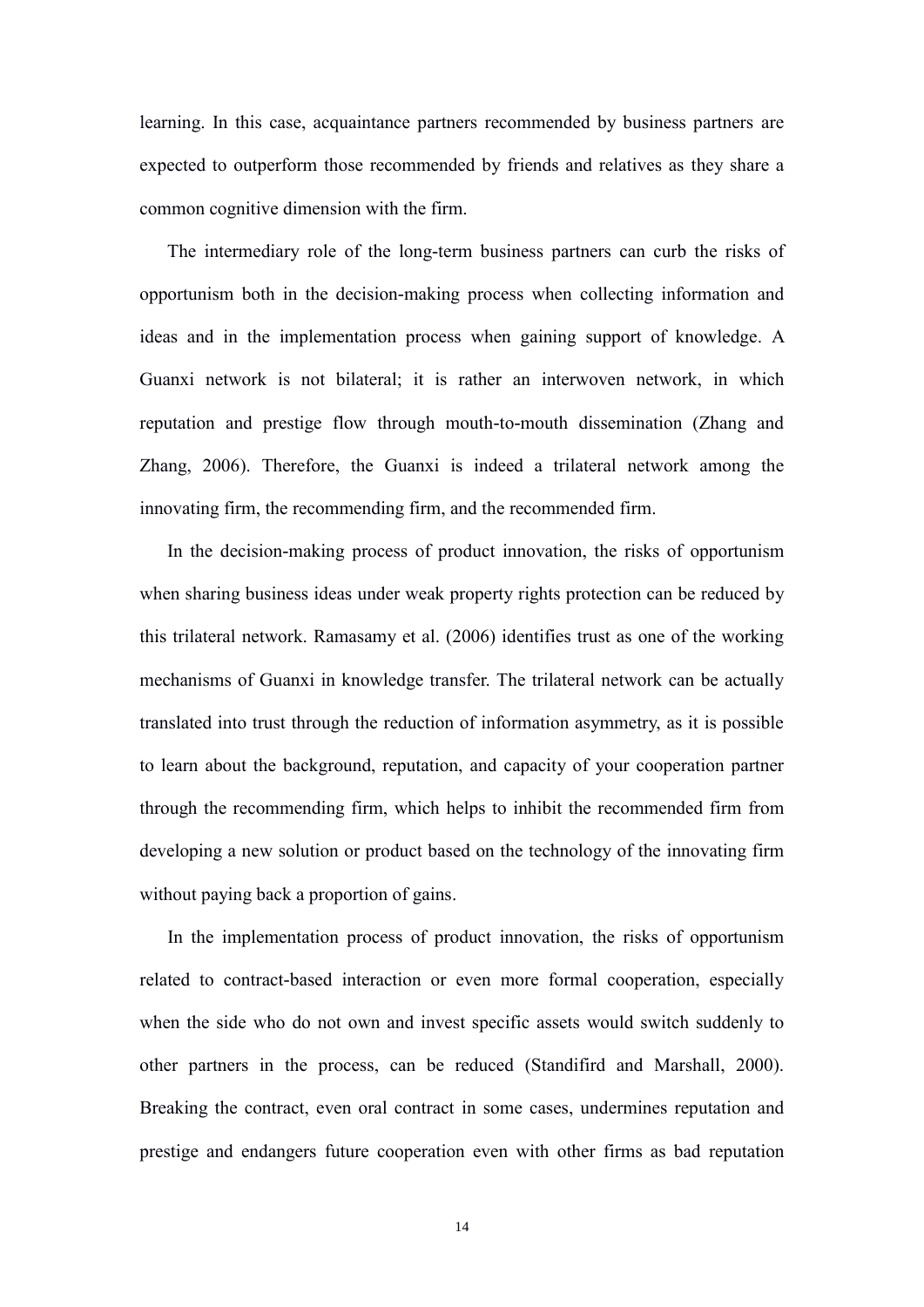propagates through the Guanxi network. Thus, people are less disposed to destroy their Guanxi networks, which were built up by investing time and money, for quick profit. All in all, a second hypothesis on the impact of informal networks is formulated as follows:

*Hypothesis 2: Due to cognitive proximity in technical and market knowledge, recommendation from long-term business partners is a more viable way to find capable cooperation partners and thus broadens the scope of interactive learning better than recommendations from relatives and friends.* 

# **3. Survey Data and Indicators**

The data applied in the following analysis is a set of standardized questionnaire data on electronics firms in the Pearl River Delta, China, which was collected during the period between September and November 2009. The company survey was conducted in four cities on the east coast of the Pearl River Delta, where the electronics industry is the leading industry (as in Shenzhen and Dongguan) or gaining a considerable growth rate (as in Huizhou and Heyuan). The questionnaire survey was conducted via telephone and mail, in which the firms were contacted based on information provided on the 2009 electronics firm catalogue. The questions were addressed to the CEOs or senior executives of electronics companies in the PRD. Follow-up was conducted via telephone, aiming to complete the unanswered questions and improve the quality of the questionnaires. In total, 793 firms were contacted and 422 firms filled out the questionnaires, yielding a response rate of 53%. Among the firms surveyed, 167 are located in Shenzhen, 177 in Dongguan, 67 in Huizhou and 11 in Heyuan. Compared with the whole population in Guangdong province, the share of small-sized firms is 68% (Guangdong population: 73%) and the share of domestic firms is 52% (Guangdong population: 46%). As a result, the data set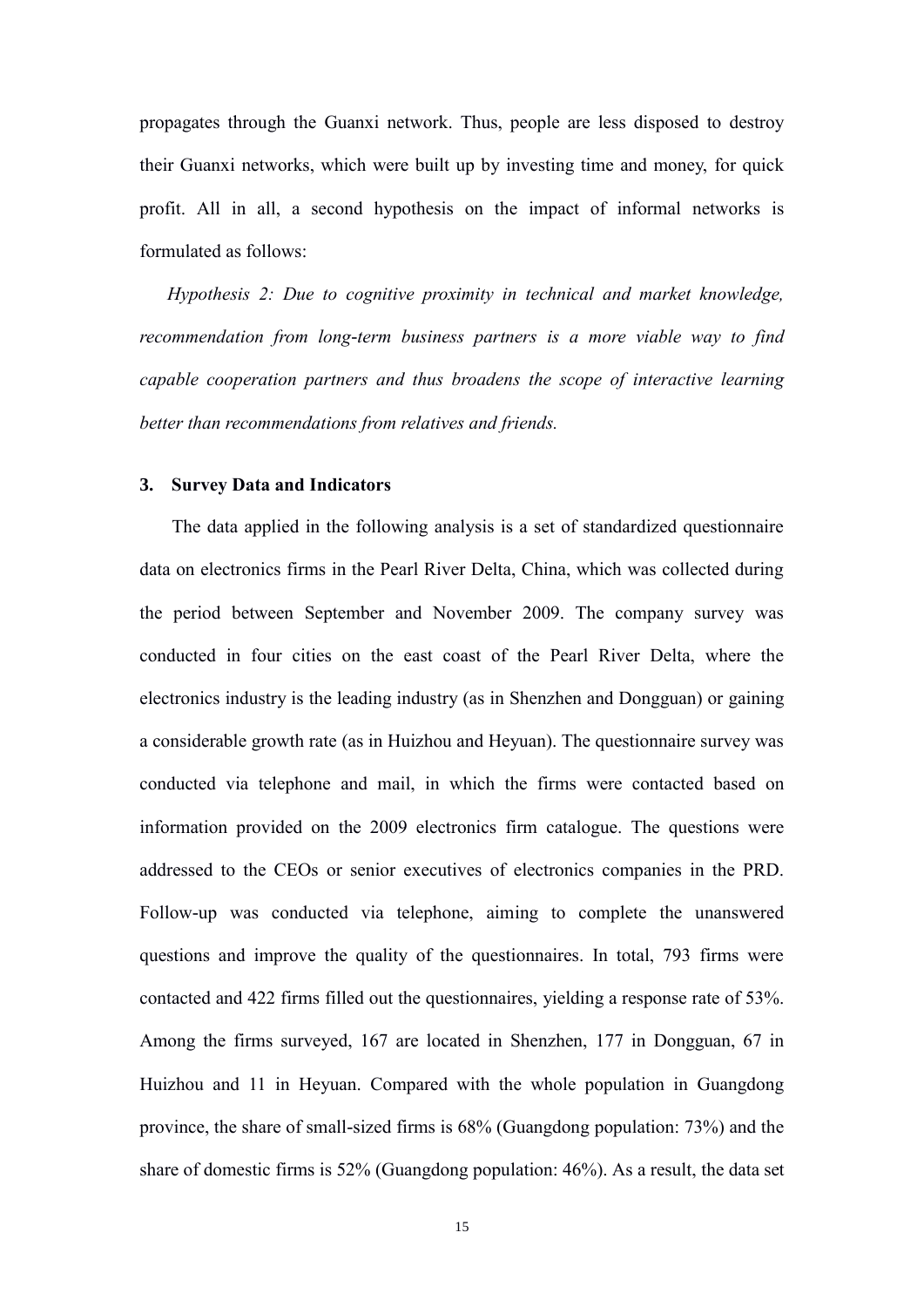represents the whole population of electronics firms in Guangdong province rather well. In our analysis, we concentrate on firms that undertake new product innovation activities, of which there are 359 in total.

It should be mentioned that unanswered questions among the firms surveyed, along with firms which refused to answer, are likely to lead to a sample selection bias. Firms that are willing and able to answer the questionnaires usually have a higher level of human capital or more formal organizational frameworks, which eases the understanding and communication between firms and the universities that conducted the survey. Moreover, these firms are more interested in the strategic development plan we promised to provide after the survey than the firms that refused or left too many questions unanswered, which reflects their upgrading-oriented strategy. In fact, this selection bias controls for the technological level of the surveyed firms to a certain degree, because it ensures that the survey firms' innovation activities are not limited to very low-value innovation, such as complete imitation without adaptation that requires little or even no coordination and learning in the innovation process.



Figure 1 Structure of product innovation tasks in survey design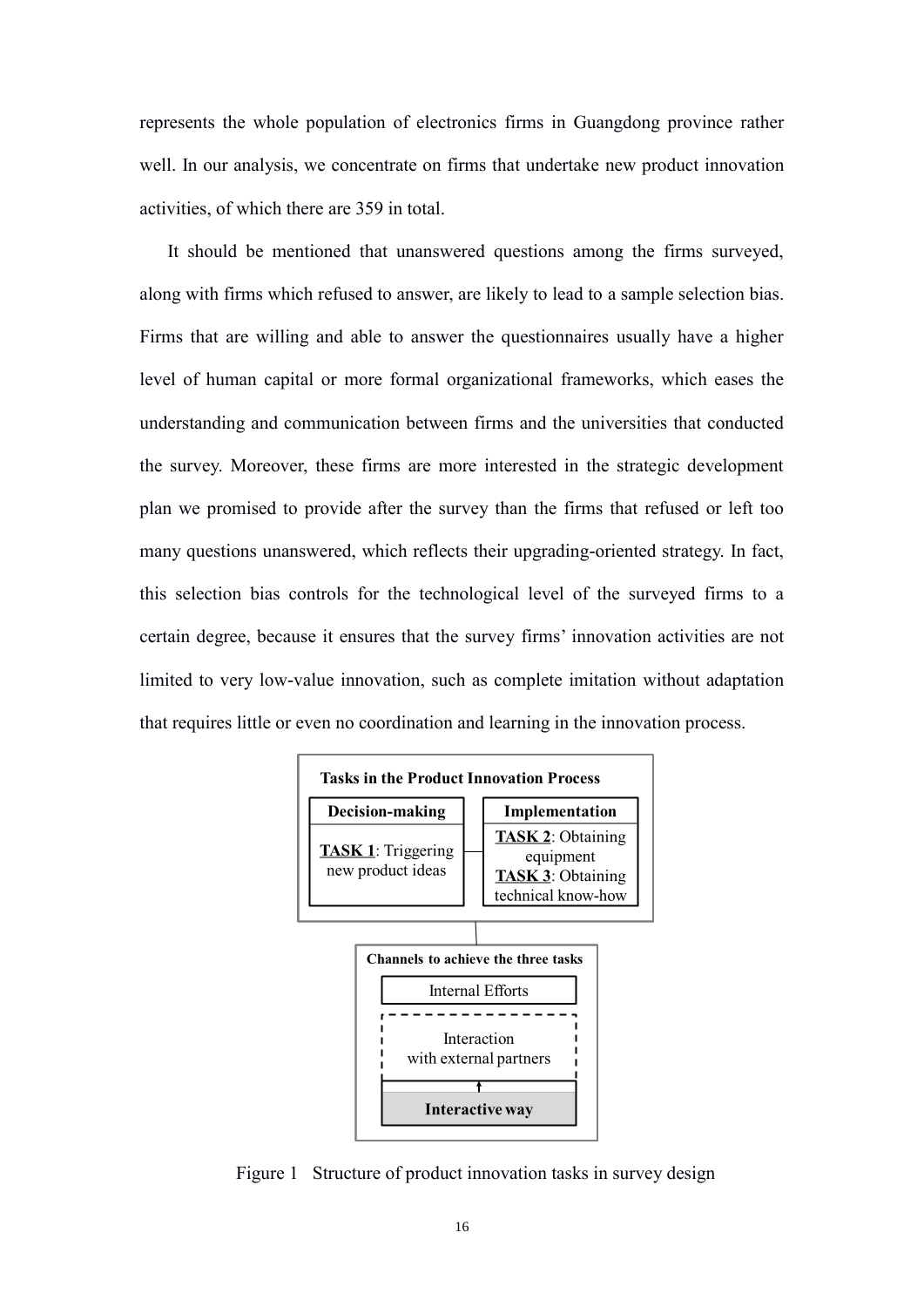Figure 1 demonstrates the logic of the survey design on product innovation which cover three tasks of product innovation as discussed in the theoretical section. Table 1 further illustrates the specific items in the survey to operationalize the tasks and channels.

Based on the previous discussion on why firms undertake interactive learning, three tasks are taken into account throughout the new product development process: searching for information to facilitate innovation decision-making (Triggering new product ideas), obtaining equipment and software as well as obtaining technical know-how when product innovation idea is practically implemented. In accomplishing the three tasks, firms can use two channels: internal efforts and interaction with external partners. Specific items in these two blocks are derived from the previous discussion on how firms undertake interactive learning as well as presurvey interviews to ensure the fitness with Chinese industrial practices (Table 1). Internal efforts, such as own R&D, reverse engineering and licensing, can be considered as either a strategy to minimize the risk of unintended knowledge leaks or investments that enhance the absorptive capacity. Interactions can be generally divided into those with vertically linked actors such as domestic customers, foreign customers and parent companies, and those with knowledge-generating institutions such as universities and research institutes. The intensity of undertaking internal efforts as well as the interaction with external partners is measured by the firms' evaluation of the importance on a Likert scale from 1-5 (with 5 indicating the highest importance).

With regard to hypothesis 2, the firms were asked the ways of finding partners for interactive learning. This question was split into three aspects, i.e. active searching, recommendation by business partners, and recommendation by relatives and friends.

17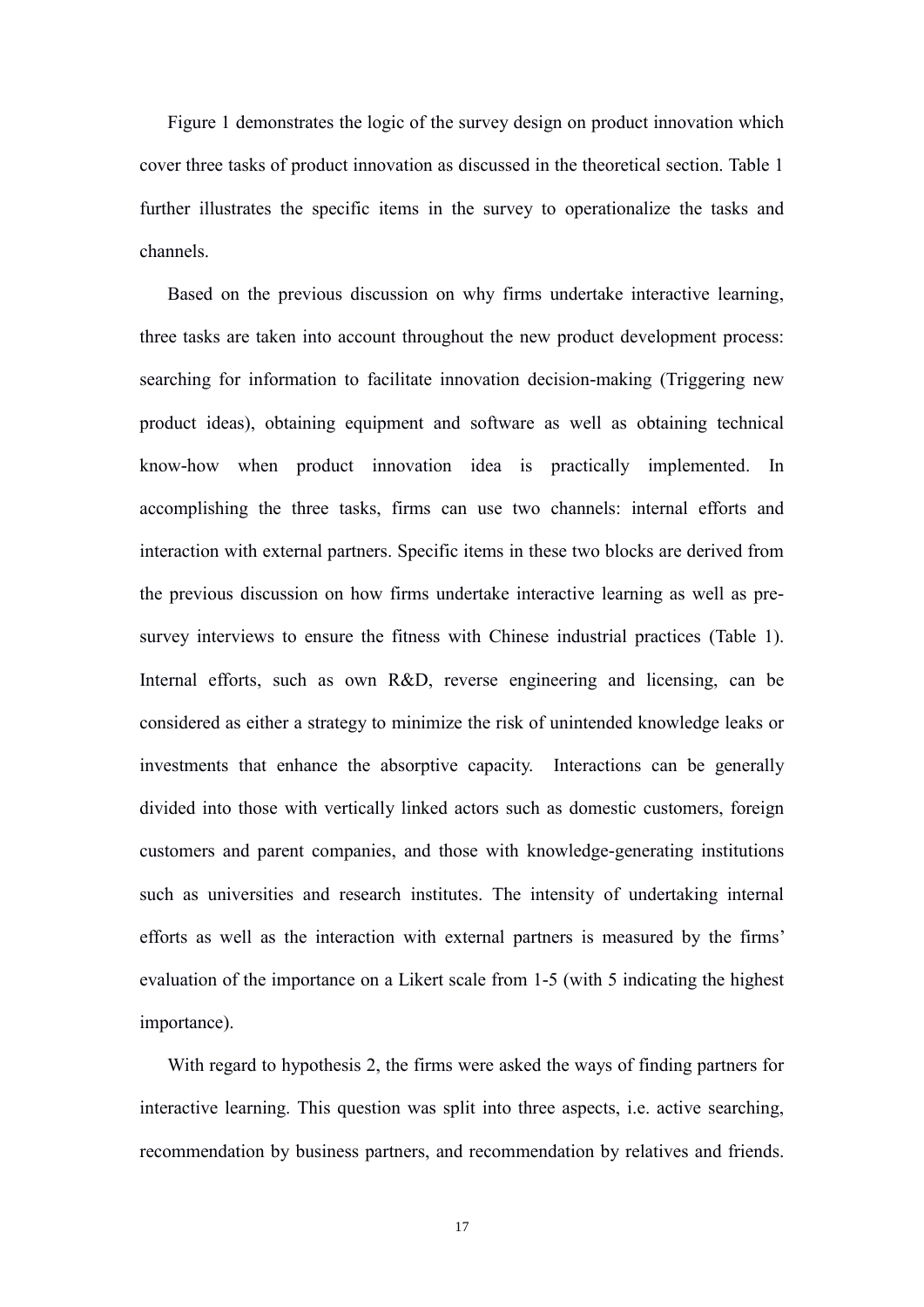Active searching refers to arms-length market relations, which are based on pure contract relations, while the last two items, namely recommendation by business partners, relatives and friends, represent the informal aspect of using social relations. It is expected to gain insight into the firms' network strategy in the interactive learning process by comparing their application of arms-length relationship (active searching) with various actors with their embeddedness in informal Guanxi networks (with long-term business partners or friends and relatives).

It has to be noted that it is not able to identify the use of Guanxi for all the three tasks in the survey. If so, the questions would have become too complex for the firms to answer. In order to ensure the success of the survey, only one general question has been asked to derive information on the use of informal Guanxi network in any of the three tasks. Therefore, interpretation is confined to whether the informal network has been used for any interactive learning processes (as formulated in hypothesis 2), but the purpose of applying it cannot be identified, which does not affect testing the second hypothesis.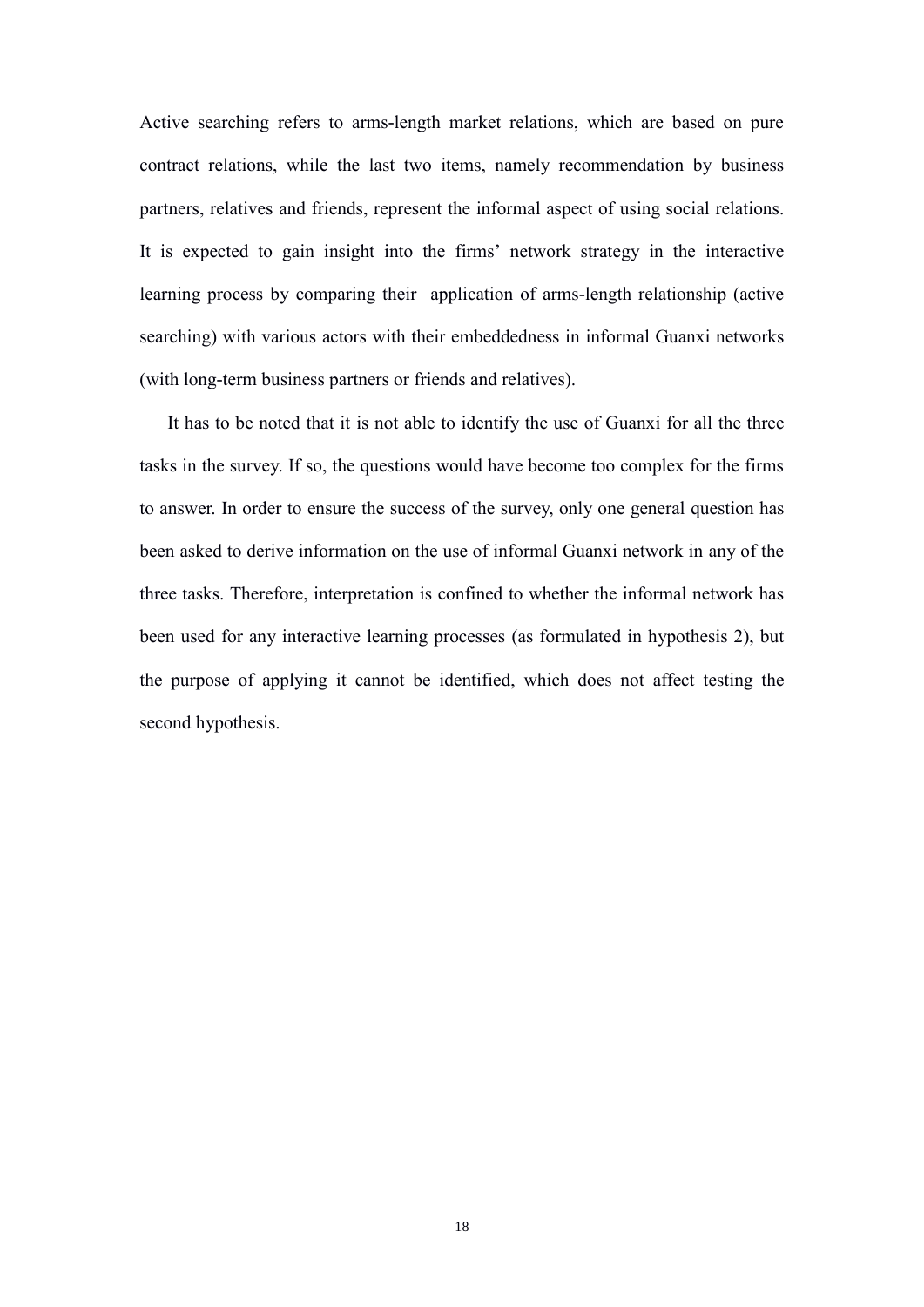|                        |                         | Own idea collection                                     |  |  |
|------------------------|-------------------------|---------------------------------------------------------|--|--|
|                        | <b>Internal Efforts</b> | Reverse engineering                                     |  |  |
|                        |                         | Licensing                                               |  |  |
| Task 1:                |                         | Demand from parent company<br>٠                         |  |  |
| Triggering New         |                         | Demand from foreign customers<br>٠                      |  |  |
| <b>Product Ideas</b>   | Interaction             | Demand from domestic customers                          |  |  |
|                        | with external partners  | Market reports of sales agent                           |  |  |
|                        |                         | Market reports of universities or research<br>$\bullet$ |  |  |
|                        |                         | institutes                                              |  |  |
| Task 2:                | <b>Internal Efforts</b> | Own purchase<br>$\bullet$                               |  |  |
| Obtaining              | Interaction with        | Support from parent company                             |  |  |
| Equipment              | external partners       | Support from foreign customers                          |  |  |
| Support                |                         | Support from domestic customers                         |  |  |
|                        |                         | Engineers sent by parent company<br>٠                   |  |  |
|                        |                         | Engineers sent by foreign customers                     |  |  |
| Task 3:                |                         | Engineers sent by domestic customers                    |  |  |
| Obtaining              | Interaction             | Engineers sent to foreign lead firms or                 |  |  |
| <b>Technical Know-</b> | with external partners  | customers                                               |  |  |
| how Support            |                         | Engineers sent to domestic lead firms or<br>$\bullet$   |  |  |
|                        |                         | customers                                               |  |  |
|                        |                         | Engineers sent to universities                          |  |  |
|                        |                         | Recommendation by business contacts,<br>$\bullet$       |  |  |
|                        | Informal Guanxi         | such<br>through long-term<br>business<br>as             |  |  |
|                        | Network                 | partners                                                |  |  |
| Interactive Way        |                         | Recommendation by personal contacts,                    |  |  |
|                        |                         | such as through friends or relatives                    |  |  |
|                        |                         | Searching for information on partners via               |  |  |
|                        | <b>Active Searching</b> | Internet, exhibition and sales agents                   |  |  |

Table 1 Indicator of Interactive Learning and Internal Efforts

# **4. Empirical Results**

# 4.1Descriptive Results

We begin with a general overview of firm characteristics, new product development investment and its outcomes for the electronics firms that have introduced new products in the last three years in the Pearl River Delta, China. The average age of these firms was 10.8 years (calculated until 2010). Among the firms that are involved in product innovation, 8% were large firms and 39% had foreign participation. The firms are asked to give a rough number on the expenditure-to-sales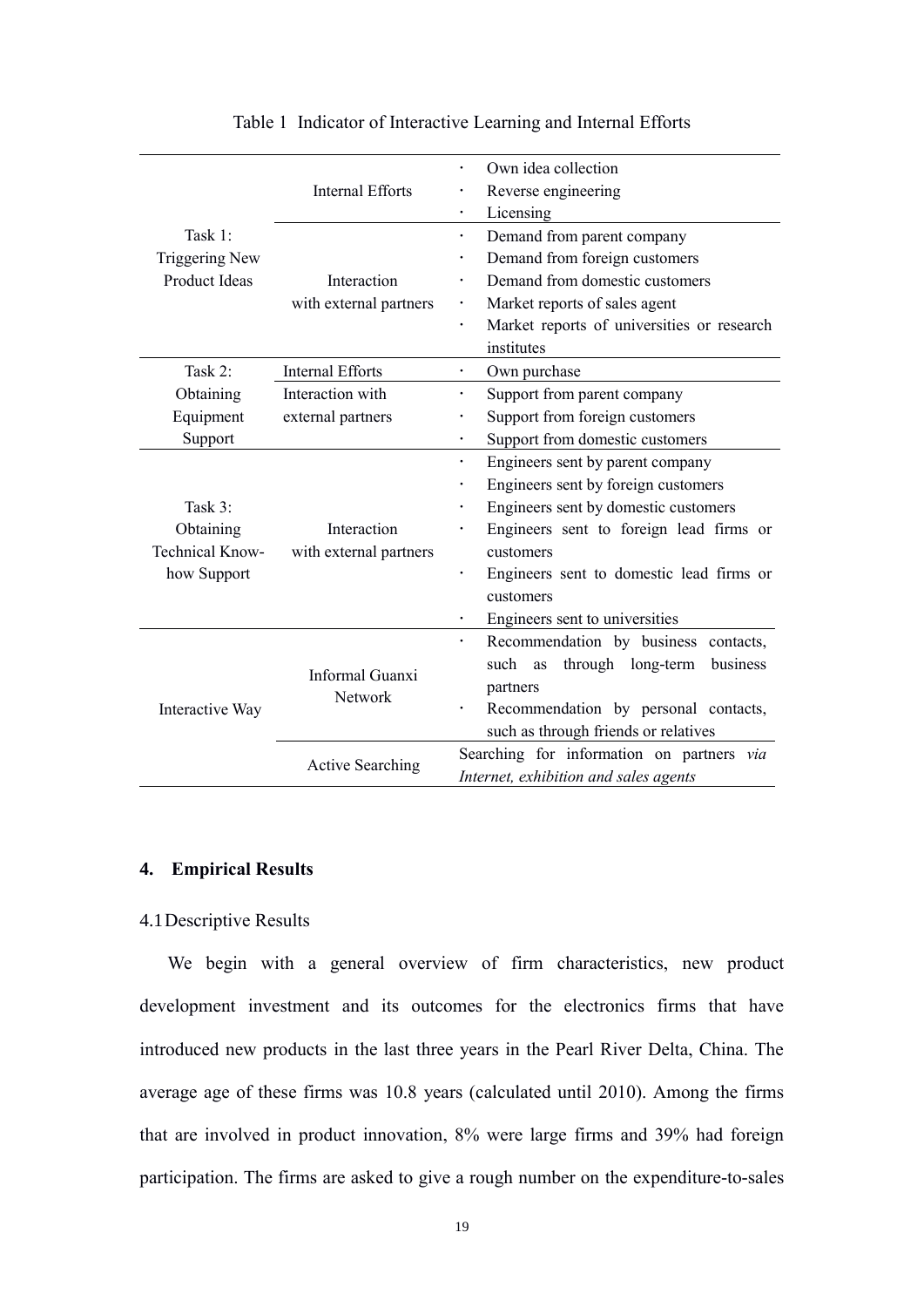ratio in new product development. The median value of this number was 20% in the first half of 2009, and one-third of the firms invested over 20% of sales in new product development. According to the 2004 national economic census, Wang and Lin (2010) pointed out that 39% of IT firms in Shenzhen – which is a core city in the Pearl River Delta – spent less than 10% of capital on R&D activities. From the survey results, a more intensive investment on market-oriented innovation (new product development) than on R&D can be seen, even if the survey year was during the recovery period of the financial crisis. As for the product innovation outcomes, more than 60% of the firms surveyed had achieved significant or very significant improvement on product design improvement, product function expansion and product category upgrading.

In the following section, new product innovation activities, i.e. channels of achieving the three tasks shown in figure 1, are analyzed. From Table 2, it can be seen that electronics firms in the Pearl River Delta rely very much on their own competence and reverse engineering to trigger innovation activities, indicating to some extent that firms in the Pearl River Delta are increasing their internal absorptive capacity to transform external knowledge, as in the form of advanced product samples, into new product ideas and market opportunities. On the other side, the demand from foreign customers and domestic customers plays a significant role in motivating the firms to undertake innovation. Internal efforts play a complementary role, rather than a substitutive one, in facilitating interactive learning. Compared to internal competence and closely linked partners in business operation, the role of sales agents, universities and research institutes on triggering innovation ideas is very limited.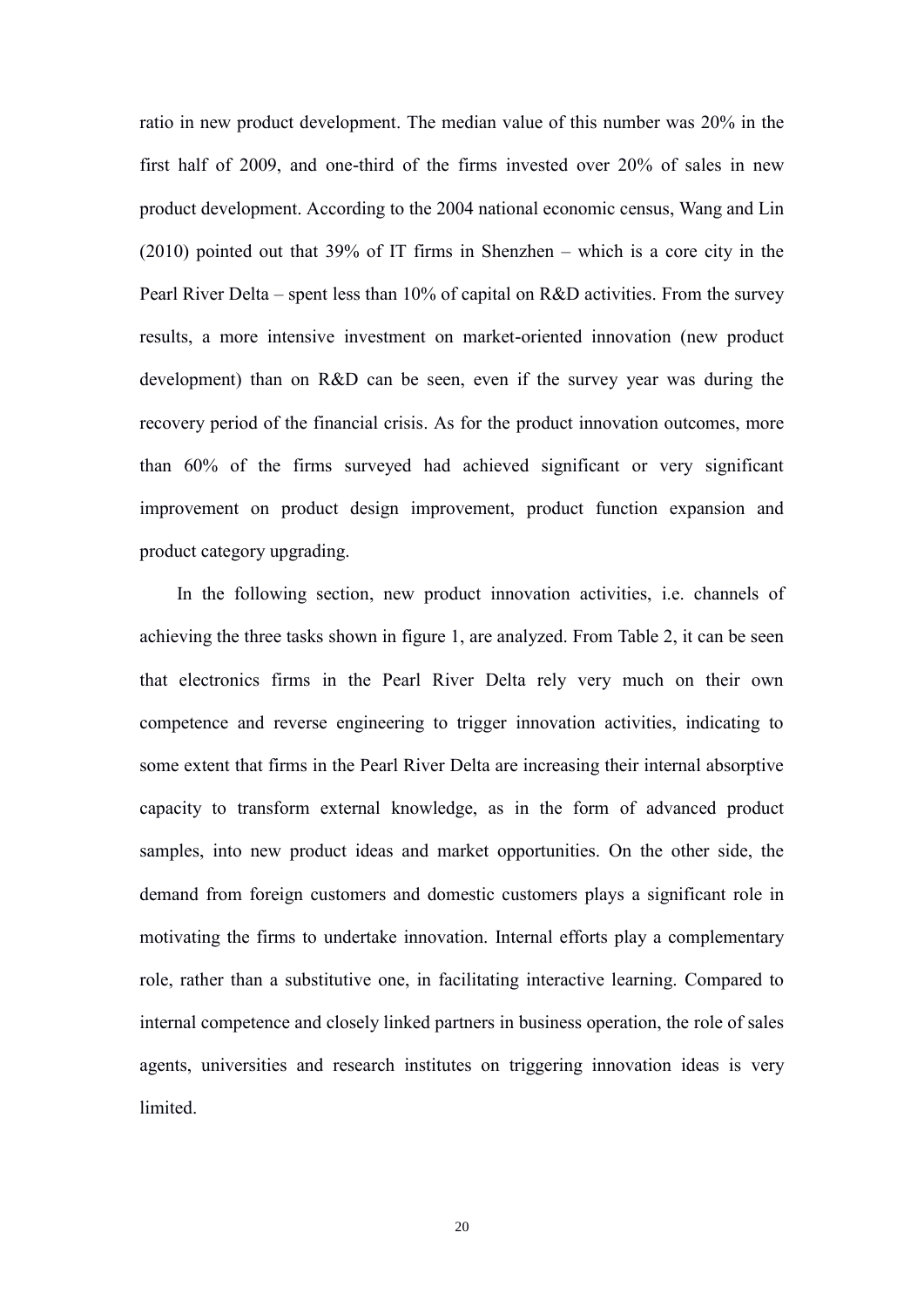|                                                       | Importance   |                 |     |            |     | Sum |
|-------------------------------------------------------|--------------|-----------------|-----|------------|-----|-----|
|                                                       | Strong $(5)$ |                 |     | Weak $(1)$ |     |     |
| Demand from domestic customers                        | $30\%$       | 28%             | 21% | 8%         | 14% | 359 |
| Own idea collection                                   | $30\%$       | 26%             | 25% | 9%         | 10% | 356 |
| Reverse engineering                                   | 20%          | 33%             | 24% | 10%        | 14% | 359 |
| Demand from foreign customers                         | 28%          | 24%             | 17% | 8%         | 24% | 360 |
| Market report of sales agent                          | 15%          | 22 <sup>%</sup> | 23% | 10%        | 30% | 357 |
| Licensing                                             | 8%           | 18%             | 21% | 14%        | 40% | 359 |
| Demand from parent company                            | $11\%$       | 14%             | 10% | 12%        | 53% | 354 |
| Market reports of universities or research institutes | $7\%$        | 10%             | 24% | 15%        | 44% | 358 |

Table 2 Firm Evaluation on Origins of Innovation Ideas

Numbers in the first five columns indicate the percentage of firms providing the answer

In the process of realizing product innovation (Table 3), electronics firms in the Pearl River Delta turn firstly to domestic customers for the support of equipment and software, secondly to foreign customers and finally to the parent companies, which corresponds to the aspect of triggering innovation ideas.

Table 3 Firm Evaluation on Channels of Equipment Support

|                                 | Importance      |              |     |            |     |     |
|---------------------------------|-----------------|--------------|-----|------------|-----|-----|
|                                 |                 | Strong $(5)$ |     | Weak $(1)$ |     | Sum |
| Support from domestic customers | 27%             | 24%          | 18% | $9\%$      | 22% | 347 |
| Support from foreign customers  | 22 <sup>%</sup> | 18%          | 18% | 12%        | 31% | 343 |
| Own purchase                    | $11\%$          | 6%           | 8%  | 6%         | 70% | 342 |
| Support from parent company     | 8%              | 6%           | 6%  | $2\%$      | 77% | 343 |

Numbers in the first five columns indicate the percentage of firms providing the answer

As for the technical support, the electronics firms in the Pearl River Delta turn most frequently to domestic customers to acquire technical experience and know-how, either in an active way (engineers sent to domestic lead firms or customers) or in a passive way (engineers sent by domestic customers). The foreign customer is the second most important channel of acquiring necessary technical knowledge in order to undertake successful innovations. The other channels, such as universities and the parent company, have the least weighting in the process aimed at acquiring technical support.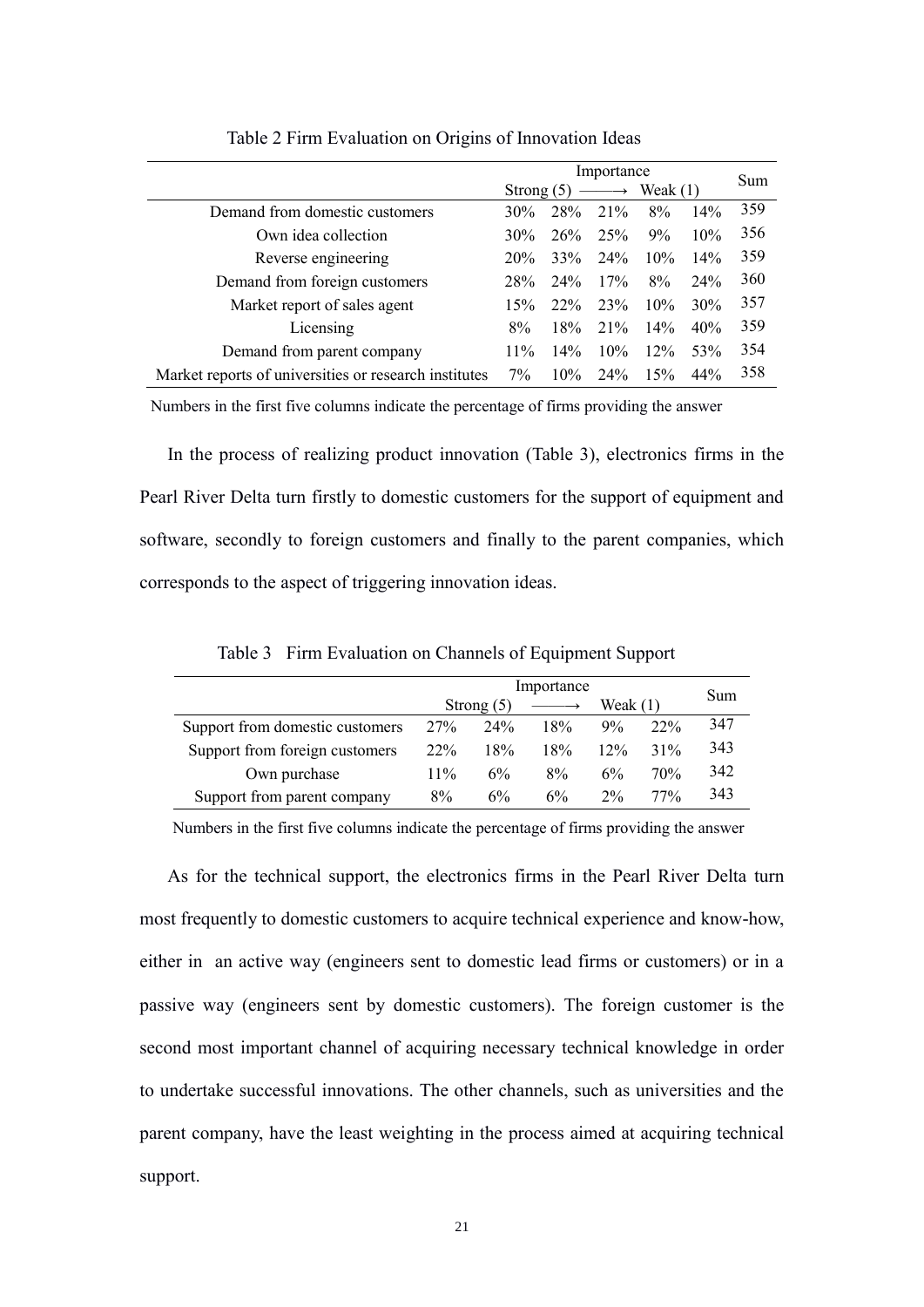|                                                    | Importance |              |     | Sum        |     |     |
|----------------------------------------------------|------------|--------------|-----|------------|-----|-----|
|                                                    |            | Strong $(5)$ |     | Weak $(1)$ |     |     |
| Engineers sent to domestic lead firms or customers | 23%        | 27%          | 22% | $7\%$      | 21% | 350 |
| Engineers sent by domestic customer                | 17%        | 24%          | 19% | $11\%$     | 30% | 348 |
| Engineers sent to foreign lead firms or customers  | 16%        | 21%          | 18% | 9%         | 36% | 349 |
| Engineers sent by foreign customer                 | 16%        | 17%          | 17% | 13%        | 37% | 349 |
| Engineers sent to universities                     | 13%        | 12%          | 21% | 14%        | 41% | 349 |
| Engineers sent by parent company                   | $7\%$      | 6%           | 3%  | $4\%$      | 81% | 350 |

Table 4 Firm Evaluation on Channels of Technical Know-how Support

Numbers in the first five columns indicate the percentage of firms providing the answer

In Table 5, it is shown that electronics firms in the Pearl River Delta interact with external actors in innovation activities mostly through exhibitions, the Internet and sales agents, suggesting an arms-length market relationship. Business contacts through recommendation by business partners are also widely applied. In contrast, the informal personal networks through recommendation by relatives and friends are rarely applied. Guanxi network that established between business partners is more applied than Guanxi network with friends and relatives in interactive learning process, which can be explained by the close cognitive proximity in technical and market knowledge shared by the partners that are active in the same or related industry. This corroborates the second hypothesis.

Table 5 Firm Evaluation on Interactive Way

|                                                         | Importance                   |                      |  |            |       |     |
|---------------------------------------------------------|------------------------------|----------------------|--|------------|-------|-----|
|                                                         | Strong $(5) \longrightarrow$ |                      |  | Weak $(1)$ | Sum   |     |
| Active searching                                        |                              | $49\%$ 29% $14\%$ 3% |  |            | $5\%$ | 354 |
| Recommendation by business contacts 37% 35% 17% 3%      |                              |                      |  |            | $7\%$ | 354 |
| Recommendation by personal contacts 16% 21% 29% 13% 21% |                              |                      |  |            |       | 353 |

Numbers in the first five columns indicate the percentage of firms providing the answer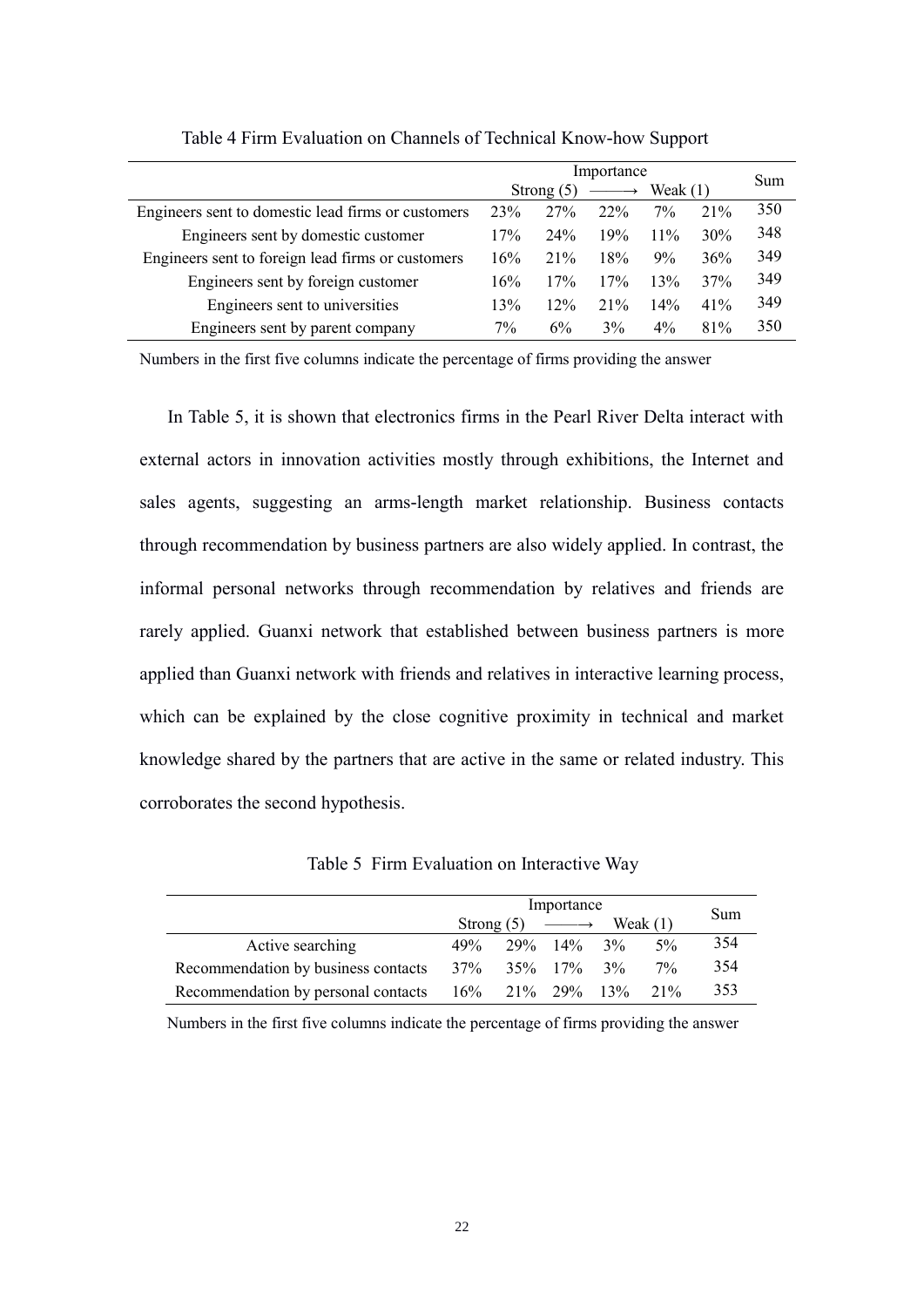### 4.2Econometric Analysis

As the observed data in the questionnaire take the form of ordered responses, latent class analysis is applied first to characterize groups of similar cases in ways of developing new product. A latent class model groups the observations in terms of probability. This stands out from normal grouping methods, as it is able to provide measurements of parsimony and goodness of fit that are statistically sound. In this way, the subjectivity of decisions on class number can be effectively controlled.

Table 6 shows the results of a latent class model when the 3-group solution is used. The fitness of this solution outperforms the 4-group solution owing to the more parsimonious and theoretically sound interpretability (Appendix A). The numbers in the table indicate the probabilities of firm's high evaluation of the importance of each channel conditional to the respective group. Thus, they represent the intensity of applying each interactive way when undertaking any of the three tasks in product innovation.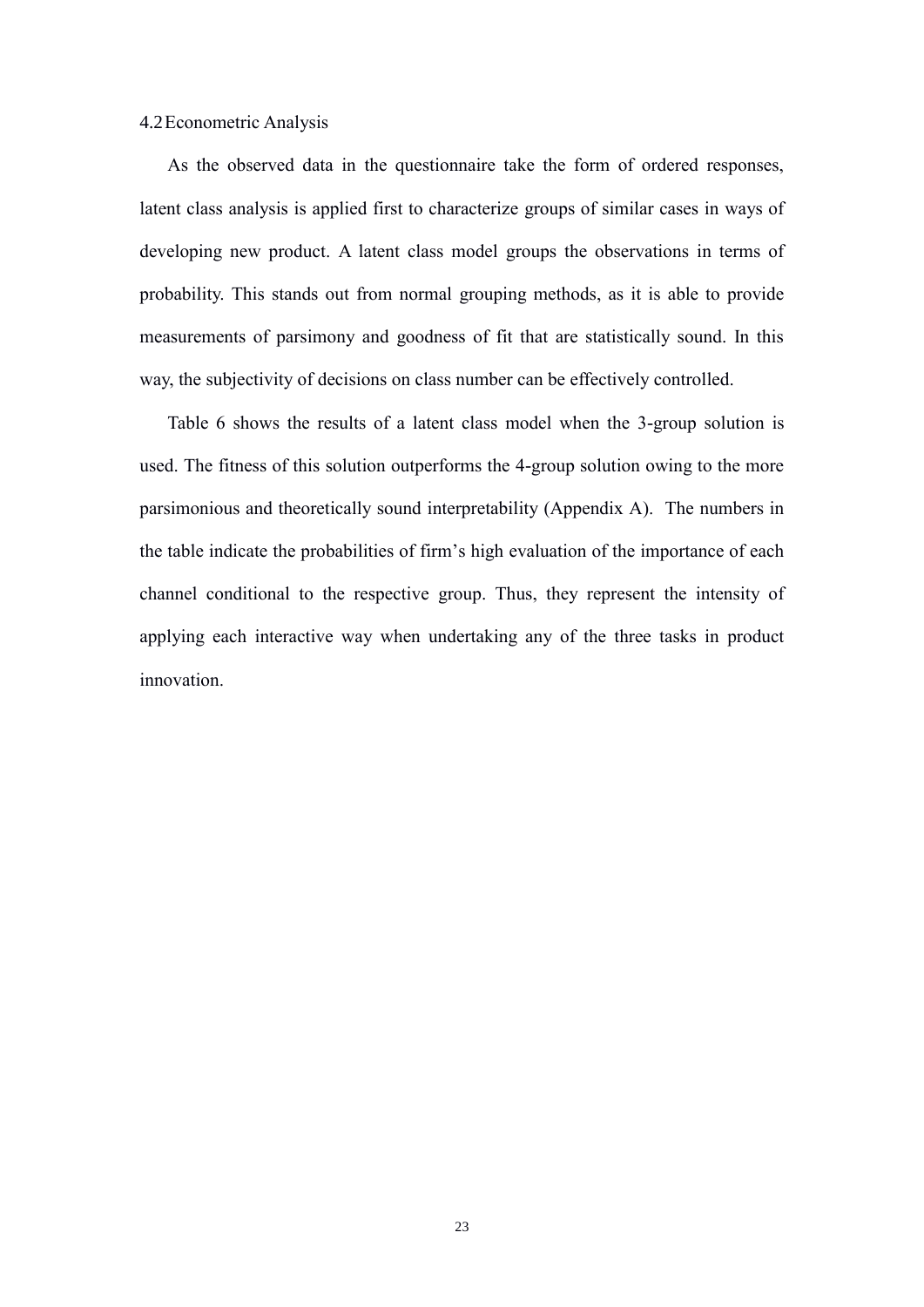|             | Probability of high evaluation <sup>a</sup>          | Weak                    | Moderate                | Intensive               |
|-------------|------------------------------------------------------|-------------------------|-------------------------|-------------------------|
|             |                                                      | Interactive<br>Learning | Interactive<br>Learning | Interactive<br>Learning |
|             |                                                      | Group                   | Group                   | Group                   |
|             | Own idea collection                                  | 0.49                    | 0.50                    | 0.81                    |
|             | Reverse engineering                                  | 0.45                    | 0.48                    | 0.77                    |
|             | Licensing                                            | 0.14                    | 0.24                    | 0.56                    |
|             | Demand from parent company                           | 0.15                    | 0.26                    | 0.48                    |
| Triggering  | Demand from foreign                                  | 0.38                    | 0.51                    | 0.83                    |
| New         | customers                                            |                         |                         |                         |
| Product     | Demand from domestic                                 | 0.49                    | 0.53                    | 0.86                    |
| ideas       | customers                                            |                         |                         |                         |
|             | Market reports of sales agents                       | 0.22                    | 0.40                    | 0.69                    |
|             | Market reports of universities or                    | 0.03                    | 0.17                    | 0.49                    |
|             | research institutes                                  |                         |                         |                         |
|             | Support from parent company                          | 0.09                    | 0.10                    | 0.33                    |
| Obtaining   | Support from foreign customers                       | 0.24                    | 0.24                    | 0.94                    |
| Equipment   | Support from domestic                                | 0.38                    | 0.40                    | 0.93                    |
| Support     | customers                                            |                         |                         |                         |
|             | Own purchase                                         | 0.19                    | 0.06                    | 0.27                    |
|             | Engineers sent by parent                             | 0.08                    | 0.09                    | 0.26                    |
|             | company                                              |                         |                         |                         |
|             | Engineers sent by foreign                            | 0.16                    | 0.29                    | 0.76                    |
| Obtaining   | customers                                            |                         |                         |                         |
| Technical   | Engineers sent by domestic                           | 0.24                    | 0.41                    | 0.80                    |
| Know-how    | customers                                            | 0.19                    | 0.38                    | 0.77                    |
| Support     | Engineers sent to foreign lead<br>firms or customers |                         |                         |                         |
|             | Engineers sent to domestic lead                      | 0.35                    | 0.53                    | 0.78                    |
|             | firms or customers                                   |                         |                         |                         |
|             | Engineers sent to universities                       | 0.09                    | 0.31                    | 0.50                    |
| Interactive | Active searching                                     | 0.72                    | 0.72                    | 0.99                    |
| Way         | Recommendation by                                    |                         |                         |                         |
|             | business contacts                                    | 0.65                    | 0.68                    | 0.97                    |
|             | Recommendation by                                    | 0.25                    | 0.38                    | 0.59                    |
|             | personal contacts                                    |                         |                         |                         |
|             | Share of each group                                  | 50%                     | 28%                     | 22%                     |

# Table 6 Grouping of Electronics firms based on the Latent Class Model

<sup>a</sup> Probabilities that the firm in each group gives a high evaluation, i.e. important (4) or very important (5) of the importance of each aspect in the product innovation process.

The grouping differentiates the firms quite well in terms of the scope and intensity of interactive learning in the product innovation process. The first group aggregates firms that are neither competent in internal learning efforts, such as reverse engineering, licensing and triggering of innovation ideas by internal discussion, nor actively involved in interactive learning processes, such as acquiring innovation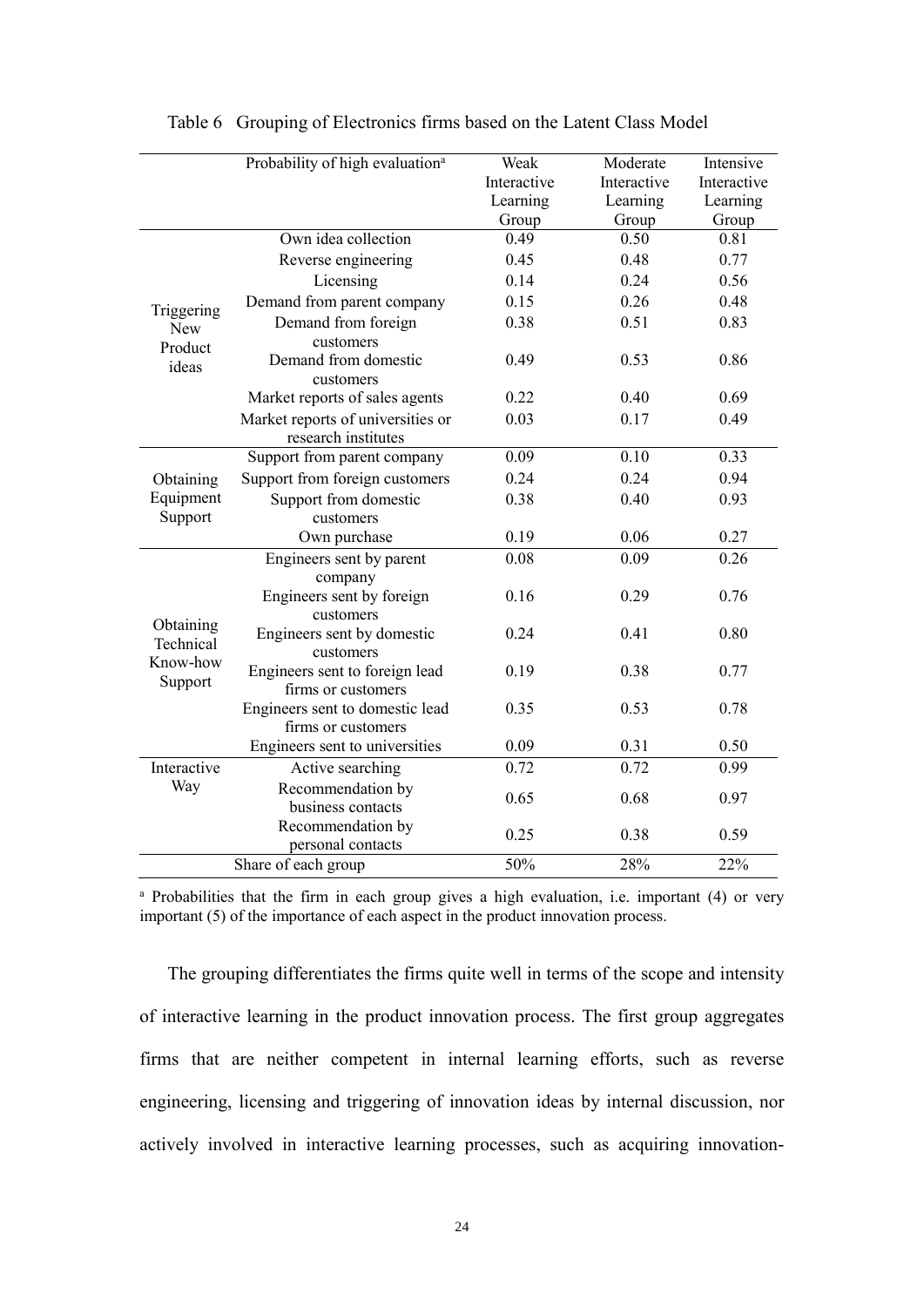related information and ideas and obtaining necessary support of equipment and technical know-how from external actors (except for the relatively high probabilities of obtaining new product ideas from the demanding domestic customers). As for interactive learning activities this paper focuses on, they are underperformers.

The second group, which is referred to as the moderate interactive learning group, outperforms the weak interactive learning group in terms of interacting with external actors to trigger innovation ideas and obtain technical experience. Firms belonging to this group seem to turn more frequently to domestic customers (or domestic lead firms in terms of obtaining tacit knowledge) in the product innovation process. Like the weak interactive learning group, the firms in the moderate interactive learning group show moderate inclination to apply strategies of active searching and business networks when interacting with external partners. The probability of applying Guanxi networks with friends and relatives is also very low.

The third group, which is referred to as the intensive interactive learning group, shows the greatest inclination to undertake interactive learning activities in the product innovation process, especially in the aspect of getting innovation ideas and support of equipment and technical know-how from foreign and domestic customers. In addition, they also show a certain inclination, although a lower one, to turn to sales agents, universities and research institutes to trigger innovation ideas and acquiring technical know-how. Most importantly, intensive interactive learners show a clearer pattern in complementing arms-length searching with their informal Guanxi network when making interactions than the other two groups. Among the use of informal Guanxi networks, recommendation by business partners again outweighs the ones by friends or relatives to a large extent. This result corresponds to the result from Table 5 and further substantiates hypothesis 2 in the way that a wide scope of interactive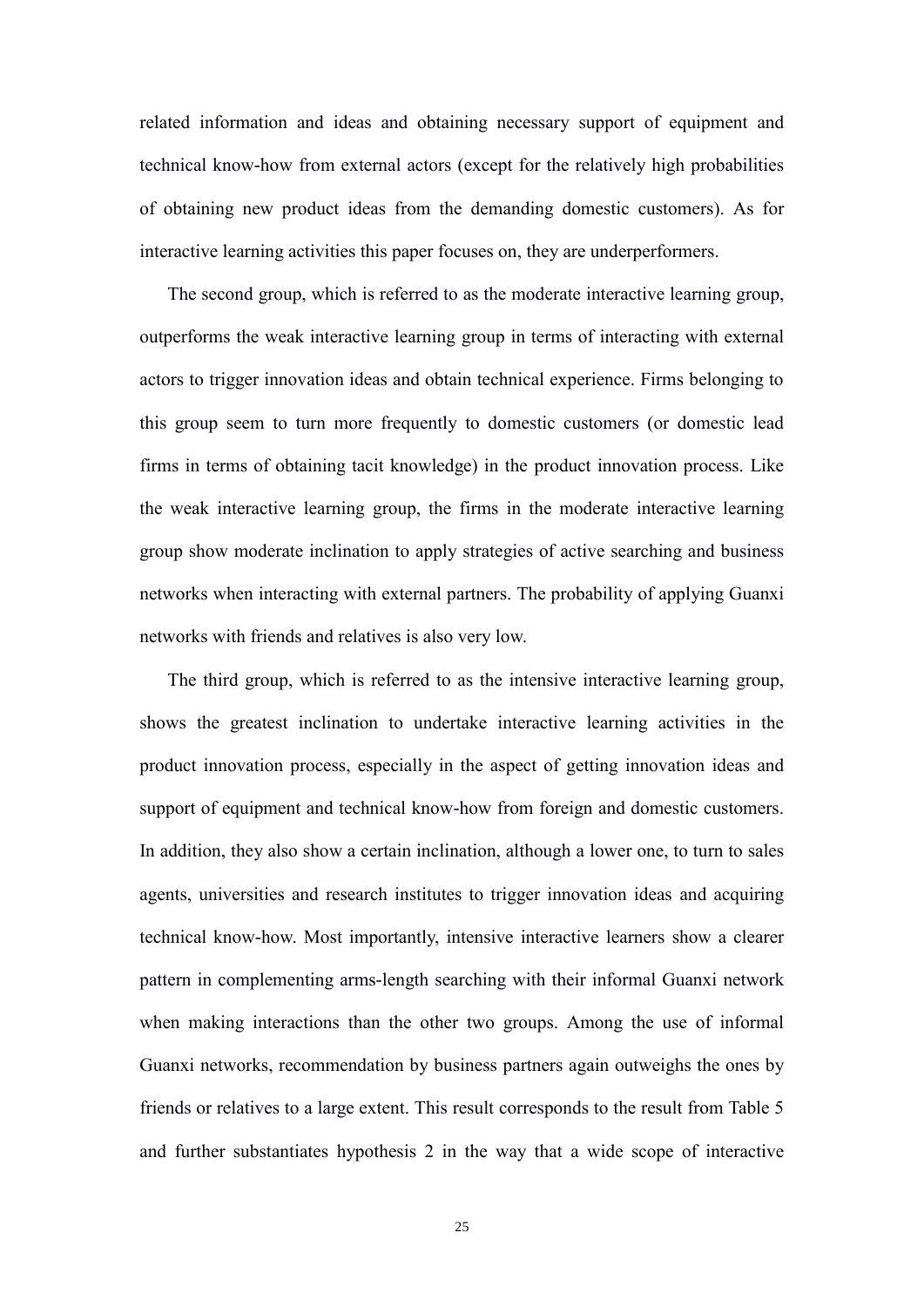learning is related to a Guanxi network with business partners that share a similar cognitive background on market and technical knowledge, rather than with cognitively distant friends and relatives. In general, the third group exceeds the other two groups in the probabilities for all the items as shown by Table 6, displaying a widest scope and most intensive form of interactive learning activities.

The class distribution indicates that interactive learning activities are still underdeveloped in the Pearl River Delta, China. Half of the firms surveyed are still very weak in undertaking this kind of learning activity to take advantage of dynamic externalities, i.e. the knowledge spillovers from other firms. 28% of the firms surveyed are nurturing the capability of interactive learning, while 22% have shown the willingness and acquired the capability to undertake interactive learning during the product innovation process. The low frequency of PRD's electronics firms in undertaking interactive learning reflects the immature internal absorptive capacity of most firms to understand and adapt knowledge from external actors effectively.

Table 7 shows the characteristics of each group in the aspects of average firm age, share of large firm, share of firms with foreign participation, sales growth, export market share, human capital and product innovation performance. In terms of firm characteristics, the intensive interactive learning group has slightly more participation from foreign capital. Furthermore, there are more large firms in the group of intensive interactive learning group. The firm characteristic that stands out is the human capital. The share of technical staff with bachelor degree or above in intensive interactive learning firms exceeds others by almost 10 percentage points. As for the firm performance, it is not surprising to find that intensive interactive learning firms experienced the least reduction in sales during the first half of 2009 compared to 2007 due to the financial crisis in late 2008, which again affirms the role of interactive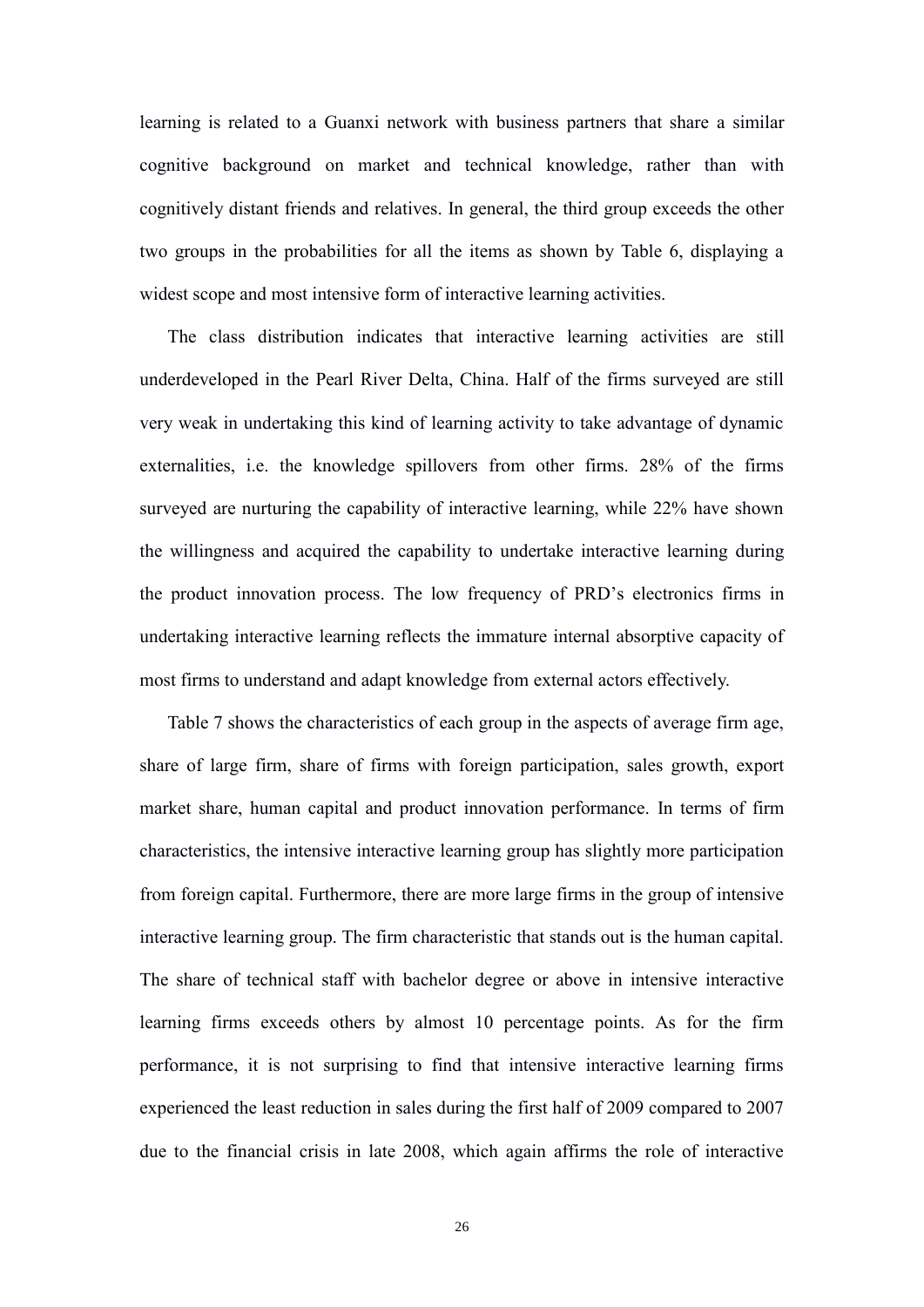learning in acquiring market information and reducing uncertainty. Moreover, they also lead other firms in terms of export performance and, most importantly for the analytical focus of this paper, product innovation performance.

|                 |                                                                            | Weak        | Moderate    | Intensive   |
|-----------------|----------------------------------------------------------------------------|-------------|-------------|-------------|
|                 |                                                                            | Interactive | Interactive | Interactive |
|                 | Group of latent analysis                                                   | Learning    | Learning    | Learning    |
|                 |                                                                            | Group       | Group       | Group       |
| Firm            | Firm age (years as of 2010)                                                | 9.84        | 12.22       | 11.37       |
| Characteristics | Firm ownership (% of<br>foreign firms)                                     | 0.36        | 0.41        | 0.42        |
|                 | Firm size (% of large firms)                                               | 0.08        | 0.05        | 0.12        |
|                 | Technical staff above<br>bachelor degree (%)                               | 33.75       | 32.61       | 42.15       |
| Firm            | Sales growth (2007 - first)                                                | $-12.6$     | $-5.6$      | $-2.5$      |
| Performance     | half of $2009$ )                                                           |             |             |             |
|                 | Export market (% of sales)<br>Improvement on product                       | 40.4        | 45.8        | 50.7        |
|                 | design (average scoring<br>from $1-5$ )                                    | 3.7         | 3.7         | 4.1         |
|                 | Improvement on product                                                     |             |             |             |
|                 | function expansion                                                         | 3.6         | 3.6         | 4.1         |
|                 | (average scoring from 1-5)<br>Improvement on product<br>category upgrading | 3.4         | 3.8         | 3.9         |
|                 | (average scoring from 1-5)                                                 |             |             |             |

Table 7 Descriptive Statistics of Each Group

After the descriptive difference-in-difference analysis, a causal difference-indifference model is built and compares the effects of different degrees of interactive learning on the firm product innovation performance. In light of hypothesis 1, incremental innovation and discontinuous innovation are the two tested dependent variables. The indicator used for incremental product innovation performance is the average score of a firm's evaluation of the degree of improvement (ranging from 1 to 5 with increasing significance of change) in product design and product function expansion. Product design improvement refers to making the product design more attractive or feasible. For product function expansion, it refers to the addition or upgrading of product functions within the same product category. These two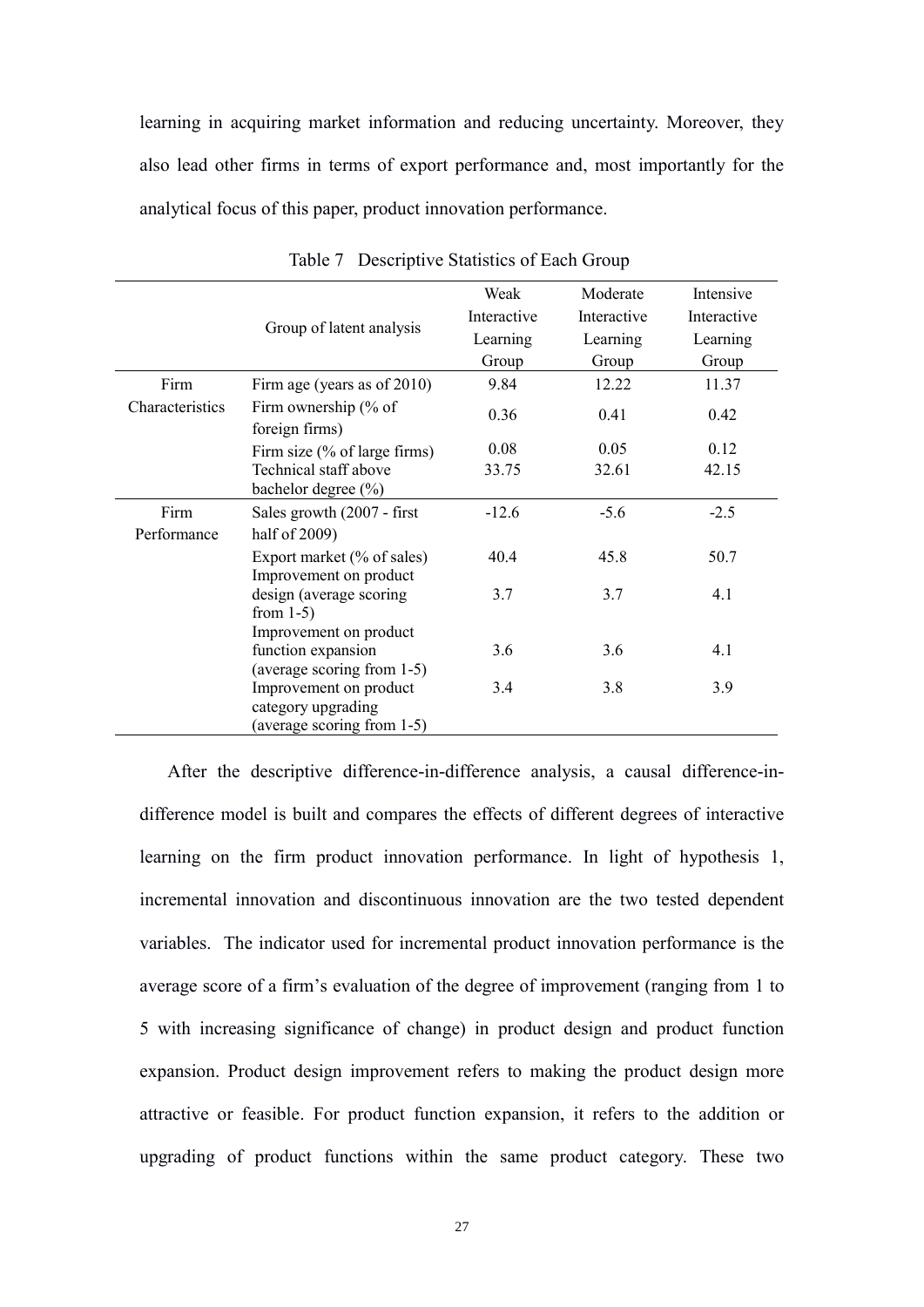indicators represent innovations without changing existing technologies and market practice. Discontinuous innovation is represented by product category upgrading, which involves change in technology and market practice, such as producing mainboard instead of network adapters or MP3 players instead of flash memories. Separate estimations are run for each type of innovation as it is expected that the mechanisms behind incremental innovation and discontinuous innovation are different. Due to the discrete and ordered feature of this multinomial-choice variable, the ordered logit model was applied. The primary independent variables come from the latent class result and are introduced to the model as a series of dummy variables, for which the benchmark is the latter group indicated in Table 9. Other control variables in the regression are listed in Table 8.

|                 | Indicators            | Description                                             |
|-----------------|-----------------------|---------------------------------------------------------|
| Firm            | Firm Size             | Defined according to Chinese firm size standard, 1 as   |
| Characteristics |                       | large firms with sales no less 300 million Yuan and     |
|                 |                       | no less than 2000 employee, otherwise as small and      |
|                 |                       | medium-sized with the value of 0                        |
|                 | Firm Ownership        | 1 as firms with foreign participation (wholly owned     |
|                 |                       | or joint venture), 0 as firms with 100% domestic        |
|                 |                       | participation                                           |
|                 | Firm Age              | Years since establishment of the firm                   |
| Absorptive      | <b>CEO</b> Education  | 1 as CEO below bachelor degree                          |
| Capacity        |                       | 2 as CEO with bachelor degree                           |
|                 |                       | 3 as CEO with graduate degree (master or doctor)        |
|                 |                       | 4 as CEO with bachelor or above combined with           |
|                 |                       | overseas experience                                     |
|                 | Level of technical    | Percentage of technical staff that have bachelor        |
|                 | staff                 | degree or above <i>multiplied by</i> training frequency |
|                 | Initial technological | Defined<br>according<br>to International<br>Standard    |
|                 | level of main product | Industrial Classification of all Economic Activities,   |
|                 |                       | Rev 3, 0 as producing low-tech products when            |
|                 |                       | starting business, 1 as producing medium and high-      |
|                 |                       | tech products when starting business                    |

Table 8 Control variables in the Ordered Logit Regression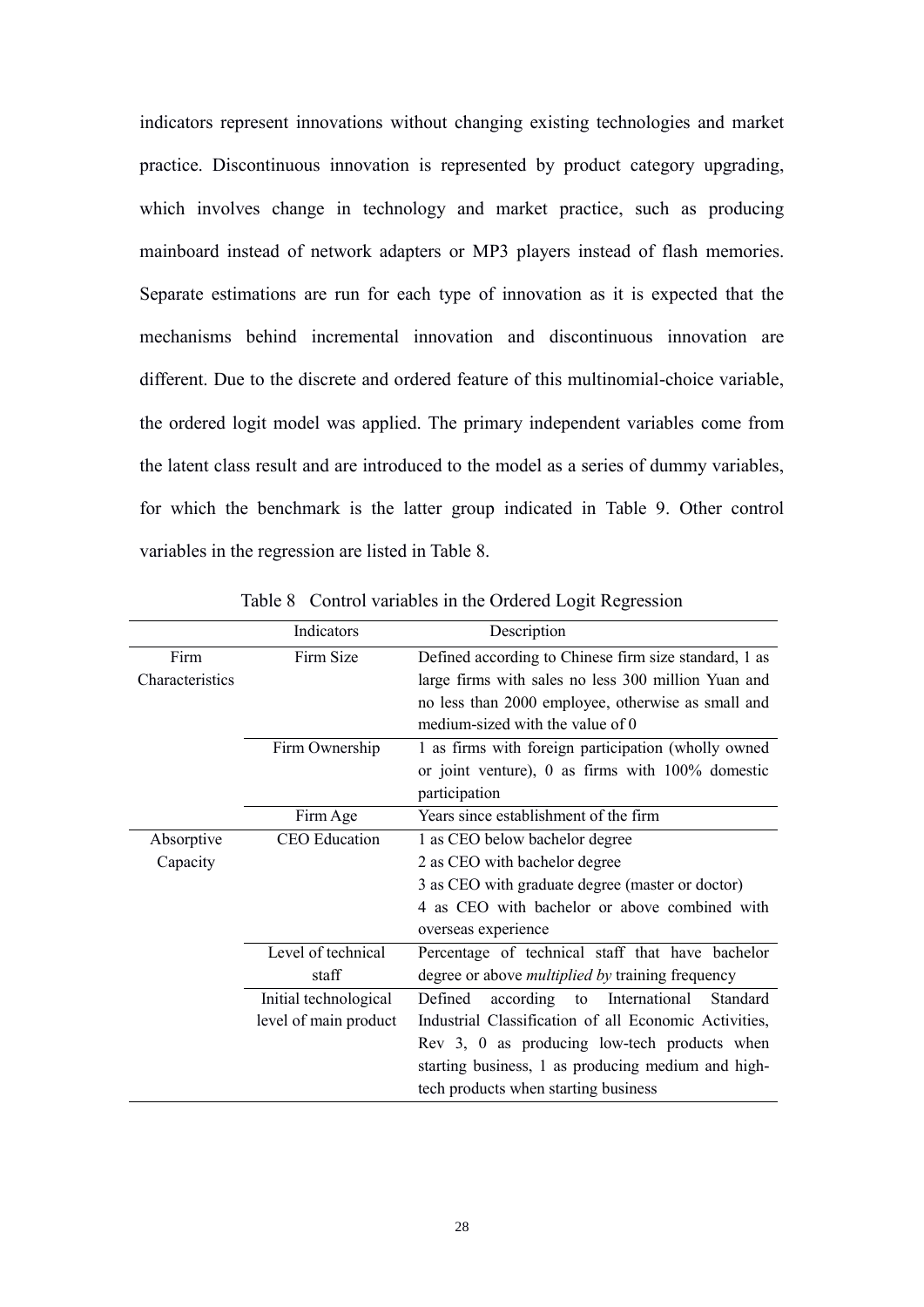Table 9 shows the result of the ordered logit regression. The p-values of the chisquare likelihood ratio for all the three models are under 0.01, which guarantees that the model as a whole fits significantly better than an empty model.

|                                        | Model 1                   | Model 2                   |
|----------------------------------------|---------------------------|---------------------------|
| Independent variables                  | Incremental               | Discontinuous             |
|                                        | <b>Product Innovation</b> | <b>Product Innovation</b> |
| Moderate Interactive Learning Group    | $-0.18$                   | 0.25                      |
| v.s. Weak Interactive Learning Group   | (0.25)                    | (0.26)                    |
| Intensive Interactive Learning Group   | $1.09***$                 | $0.52*$                   |
| v.s. Moderate Intensive Learning Group | (0.31)                    | (0.30)                    |
| Intensive Interactive Learning Group   | $0.91**$                  | $0.77***$                 |
| v.s. Weak Interactive Learning Group   | (0.29)                    | (0.29)                    |
|                                        | 0.004                     | 0.02                      |
| Firm Age                               | (0.02)                    | (0.02)                    |
|                                        | 0.19                      | $-0.44$                   |
| Firm Size                              | (0.42)                    | (0.43)                    |
|                                        | $-0.64***$                | $-0.34*$                  |
| Firm Ownership                         | (0.22)                    | (0.18)                    |
| Level of technical staff               | $0.002*$                  | 0.002                     |
|                                        | (0.001)                   | (0.002)                   |
| <b>CEO</b> Education                   | $0.33***$                 | $0.22*$                   |
|                                        | (0.12)                    | (0.12)                    |
|                                        | 0.22                      | 0.17                      |
| Initial product technology             | (0.24)                    | (0.24)                    |
| Prob > chi2                            | 0.000                     | 0.007                     |
| Pseudo R square                        | 0.04                      | 0.03                      |
| Number of Observations                 | 272                       | 279                       |

Table 9 Ordered Logit Regression on product innovation performance

Standard errors in parentheses;

\* Significance at the 0.1 level, \*\* significance at the 0.05 level, \*\*\* significance at the 0.01 level

From the two models, it can be seen that the intensive interactive learning firms possess a significantly higher probability of achieving better product innovation performance than both weak and moderate interactive learning firms, while the impact of belonging to the moderate interactive learning group does not significantly improve the product innovation performance compared to belonging to the weak interactive learning group. Efforts of widening the scope and enhancing the intensity of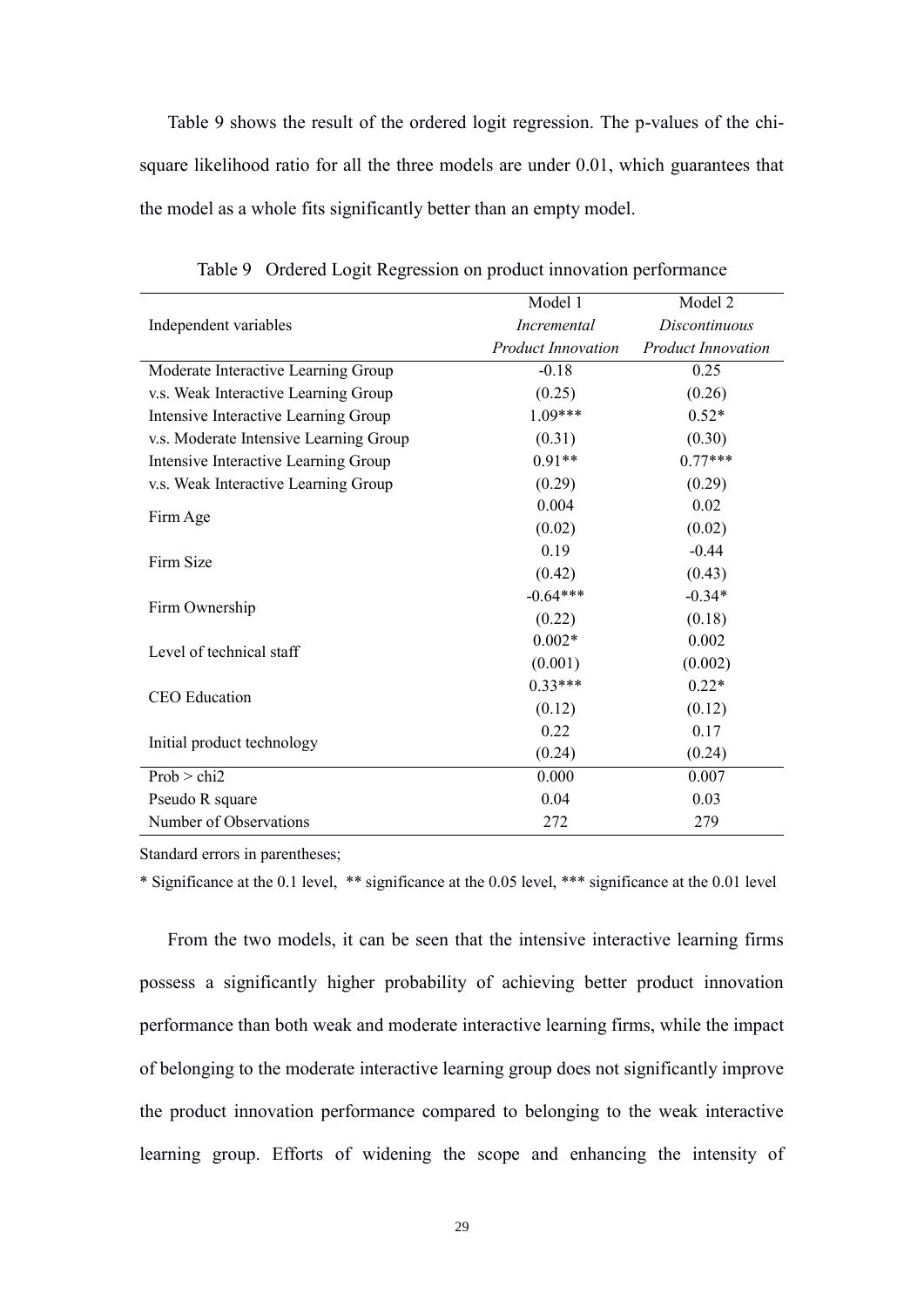interactive learning to a great extent, however, only boost the performance of discontinuous innovation in a slight manner. Compared to discontinuous innovation, incremental innovation benefits much more from the investment in interactive learning. This result supports the first hypothesis that the scope and intensity of interactive learning in the innovation process contribute more to incremental innovation, as discontinuous innovation of entering a new product market in modular industries like electronics requires mostly minor adjustments of the production line rather than external interaction.

Nevertheless, moderate efforts of undertaking interactive learning even pose a negative impact on incremental product innovation performance, although not at a statistically significant level. In incremental product innovation, the coefficient for the intensive vs. moderate interactive group is bigger than that for the intensive vs. weak interactive group. This means that the contribution of the scope and intensity of interactive learning has a high threshold, in which a great leap – not just a moderate one - in making the efforts in widening and intensifying interactive learning should be made if rewards on new product performance are expected. The high threshold of interactive learning investment implies an increasing return of this activity, in which firms have to invest a lot to achieve higher return in order to make up for the cost of interaction, including establishing and maintaining a sound Guanxi network.

Among the independent variables, CEO education level stands out as the most influential indicators of internal absorptive capacity for firms to make better product innovation outcomes. It is also proved by the two models that foreign participation would significantly reduce the probability of achieving better innovation outcomes, especially in the aspect of incremental product innovation. It can be concluded at least that foreign firms do not participate actively in incremental product innovation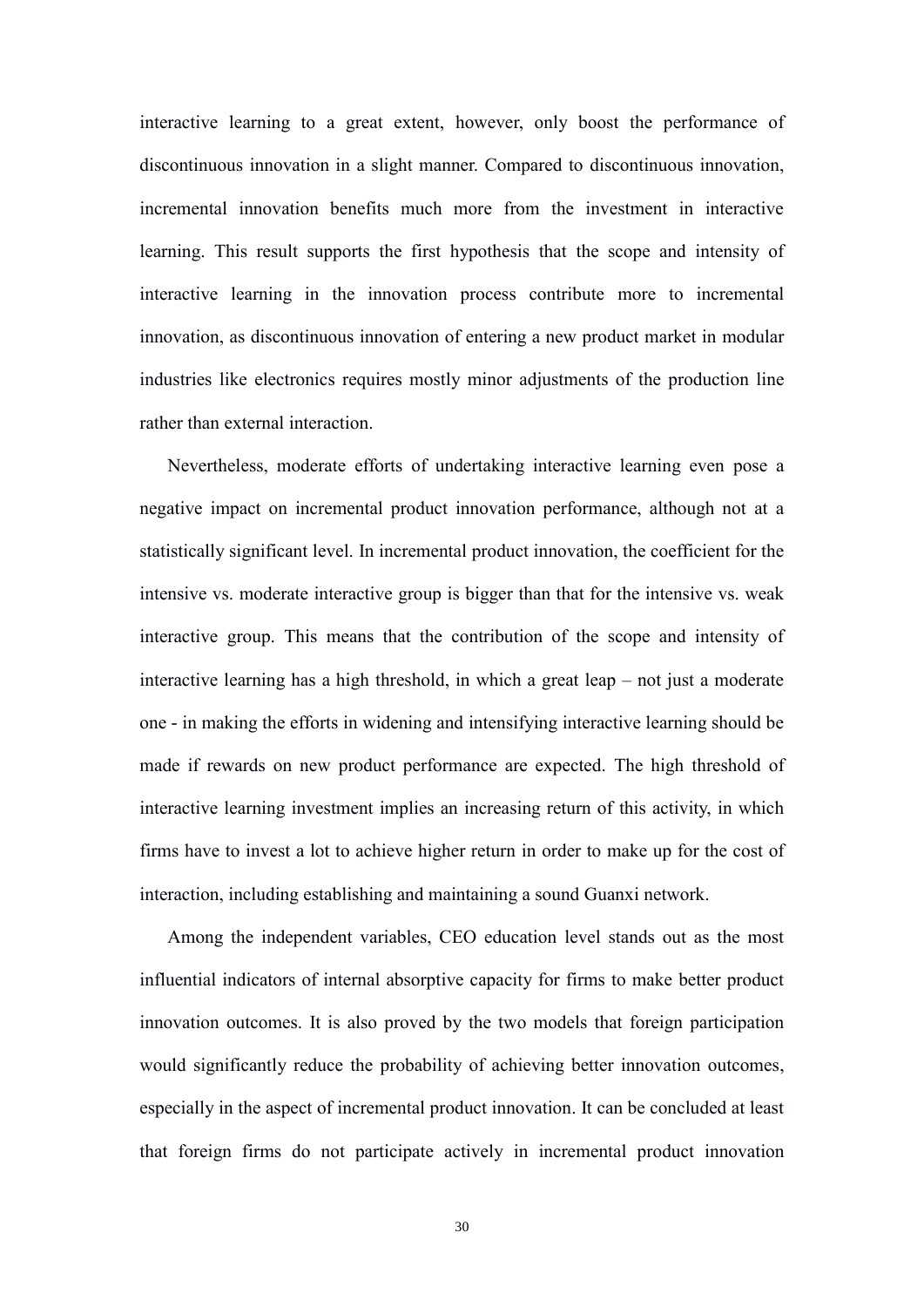activities. They are also quite reluctant to undertake discontinuous product innovation such as introducing new product categories. The better product innovation outcomes from domestic firms, on the other hand, might be related to their active participation in the less sophisticated domestic market (Meyer et al., 2012). However, if foreign firms undertake product innovation activities, they also rely on interactive learning to an even more intensified degree than domestic firms (See Table 7). The larger tendency of using external sources for innovation activities from the foreign firms has been demonstrated by Schiller (2011). Jefferson et al. (2003) also indicates that although foreign-owned medium and large sized firms do less product innovation activities in general, they tend to be high-performing innovators.

# 5. **Discussion and Conclusion**

Learning by interacting generates increasing return for the internal learning by doing and learning by using, creating positive externalities for the whole economy (Lundvall, 2005). The complementary role of interactive learning to internal efforts lies both in assisting firms in acquiring information to make innovation-related decisions, and in supporting firms with necessary support of equipment and knowhow for problem-solving during the implementation process. The scope of interaction covers the learning with customers with regard to sector product-field-specific knowledge as well as learning with universities and research institutes with regard to generally applicable knowledge.

Based on the latent class model, we are able to identify three groups of firms that show an increasing degree of interactive learning activities. The third group, which includes only about one-fifth of the surveyed firms, undertakes the widest scope and highest intensity of interactive learning activities. For these intensive interactive learners, recommendation by long-term business partners through the Guanxi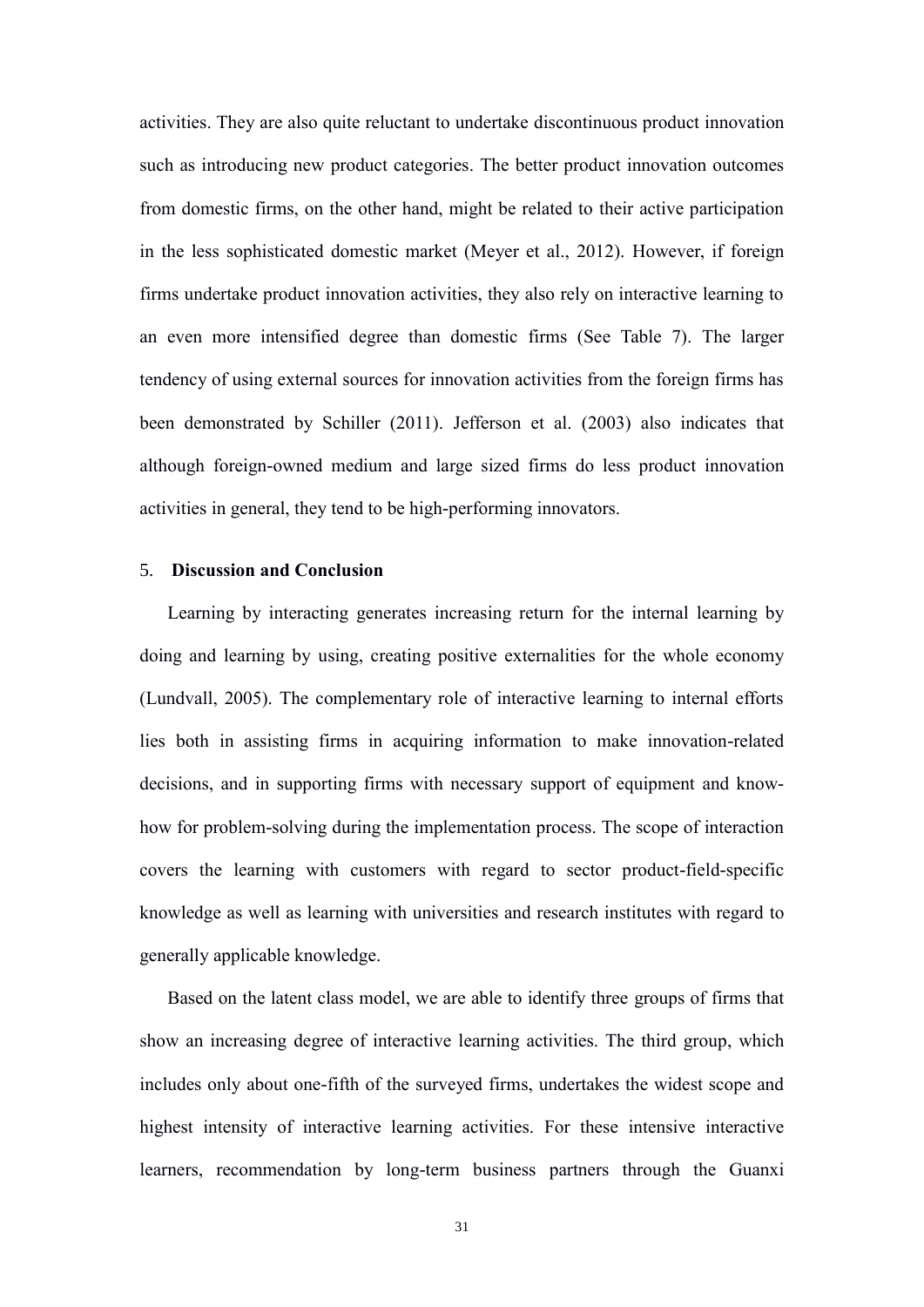networks is used as an informal means of complementing the deficient formal institutions in China. Due to cognitive distance with firms in market and technical knowledge, Guanxi network through recommendations by friends and relatives is rarely applied as a way to establish interaction with external partners. Descriptive and causal difference-in-difference analysis further verifies that the scope and intensity of interactive learning contribute more to incremental product innovation outcomes than to discontinuous ones. The empirical investigation reveals a clear pattern of using interactive learning in China, in which firms interact via a combination of formal institutions and informal Guanxi networks among long-term business partners to exploit the tacit knowledge in modularized industries like electronics, rather than to support the entry into a new product market.

This line of thinking - that social capital is an important asset for organizing interactive learning and markets - is well covered by the institutional and cultural turn in many disciplines. In new growth theory, productive new ideas are endogenously shaped by institutional contexts (Romer, 1986). The approach of innovation systems proposes that social capital induces widely spread interactive learning in the whole economy, hence creating more net wealth (Lundvall, 2005). Likewise, the new institutionalism in economic geography embraces again the context-dependent epistemology, considering the possibility that the various social institutions in places determine the evolution of economic landscape (Clark et al., 2003).

Interactive learning embedded in the social context has important policy implications. By recognizing the insufficiency of arms-length market relations in organizing systematically interactive learning activities, it calls for policy action to solve the market failure in this respect. According to Smith's (2000) identification of the areas of market and system failure, the public sector can act in the following areas: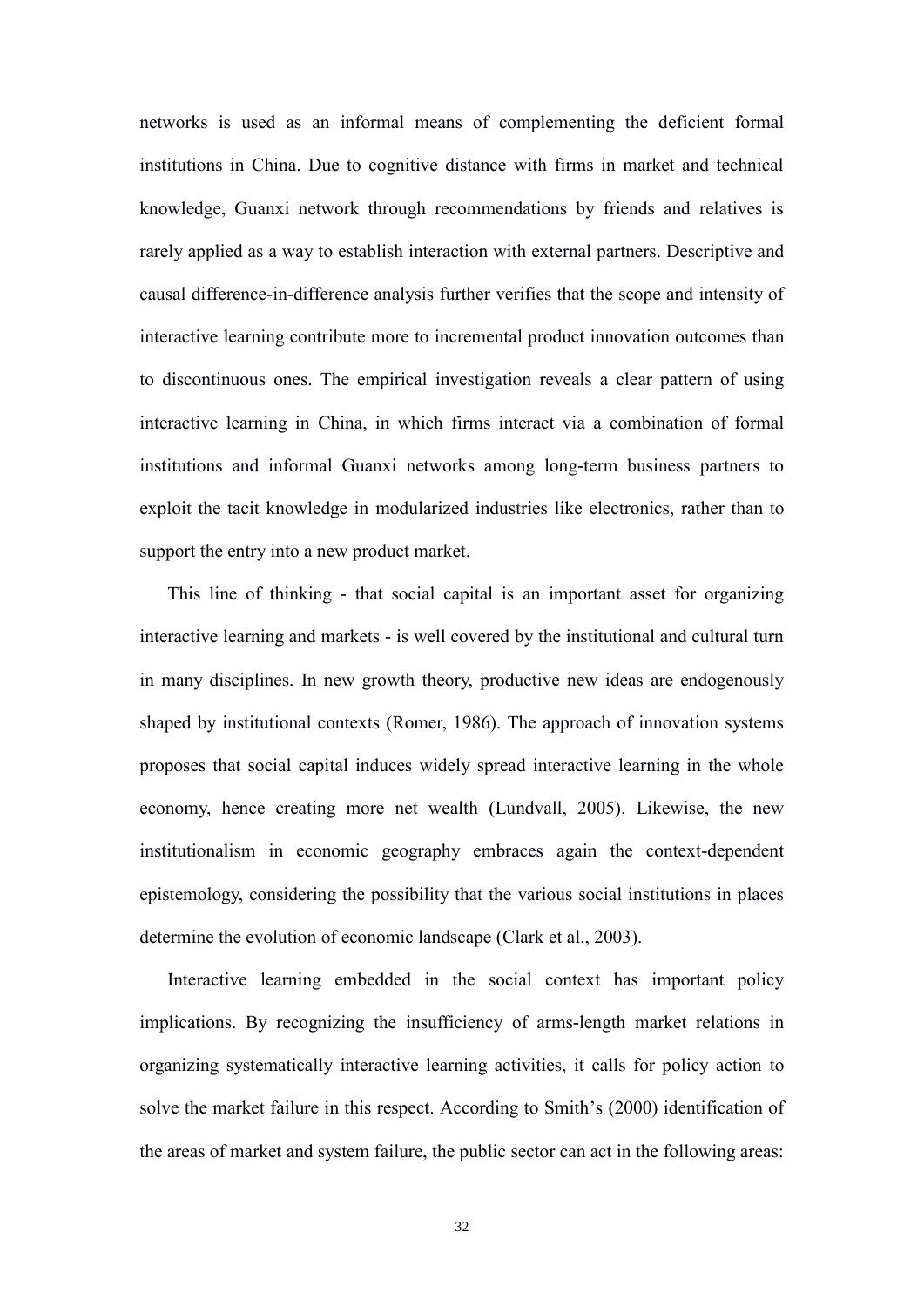creating appropriate rules of the game in order to give enough incentive for firms to undertake interactive learning and support their capability in transforming it into profit, coordinating systematic change in the face of technological and market change, and providing infrastructure that can resist market failure, such as universities, research institutes, regulatory agencies and data banks.

Moreover, as indicated in our theoretical discussion, the informal Guanxi networks among long-term business partners with close cognitive proximity are important social assets in the Chinese context that the firms can take advantage of in achieving effective interactive learning. The empirical results also demonstrate that both domestic firms and foreign firms embed informal social networks in interactive learning as a way to promote product innovation. However, the foreign electronics firms do not show great interest in undertaking product innovation in the Pearl River Delta, China. Therefore, the Chinese government should encourage the foreign firms to be involved more actively in product innovation with measures such as tax reduction, subsidies and permits for domestic market access, for the interactive learning organized by foreign firms in the product innovation process is expected to generate knowledge spillover from the foreign sector to the domestic sector.

This paper contributes to the understanding of the role of interactive learning assisted by informal social networks in promoting incremental innovation activities in the context of China, where innovation is high on the agenda to revitalize economic growth in the face of external market change and domestic inflation pressure. However, Boschma (2005) indicates that too much commitment to social networks might induce a lock-in effect and underestimation related to the risk of opportunism. In China, it can be expected that firms resort less to social networks when stabilityinduced institutions are in place. Therefore, it is important to trace the interactive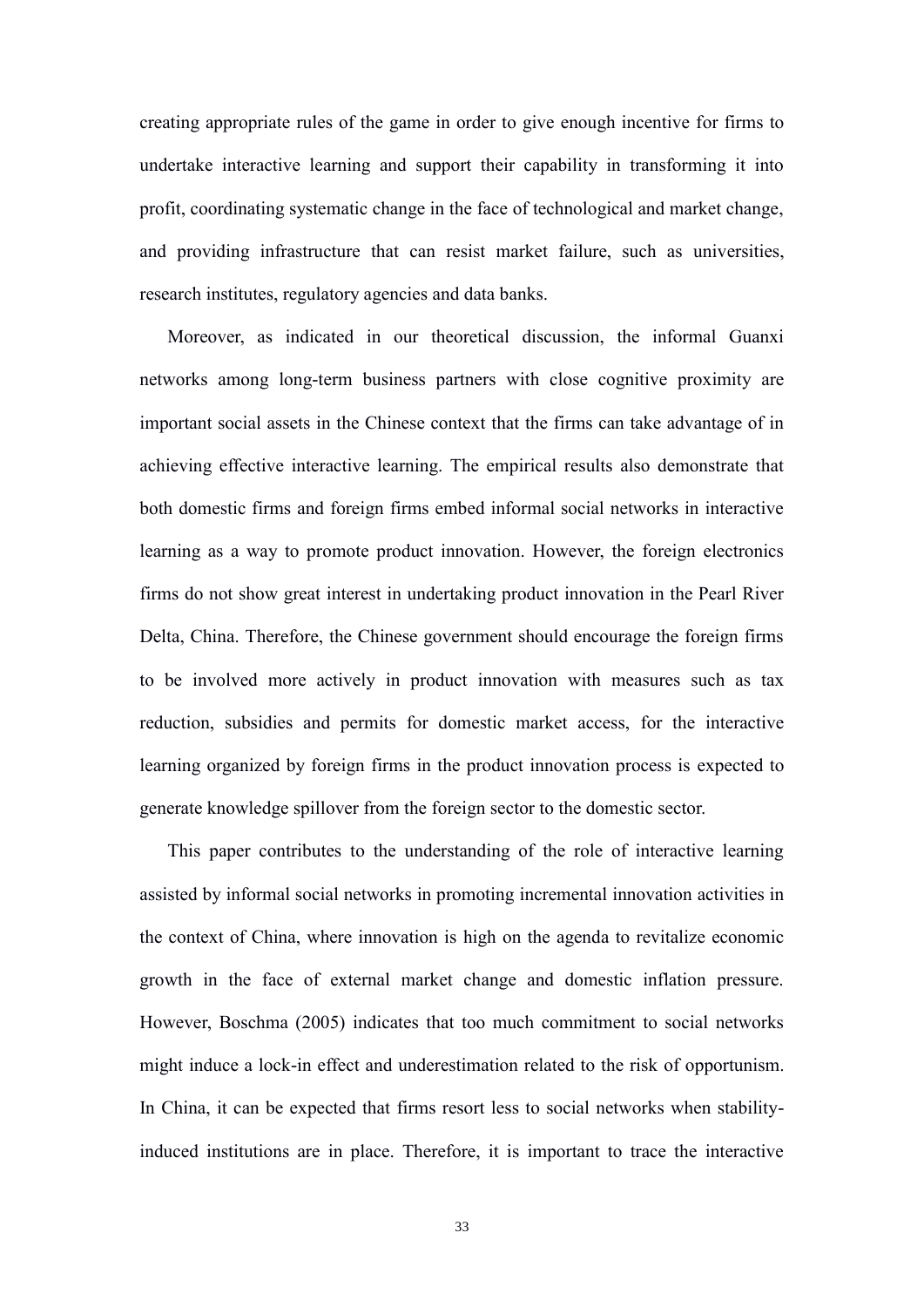learning pattern and relate its evolution to the maturing institutional framework conditions in future research.

# **Appendix:**

The choice of the grouping number is determined by two fitness criteria in the statistical sense: their BIC (Bayesian information criteria) and the AIC (Akaike information criteria). Most importantly, the interpretability of the model should be taken account of in order to ensure the theoretical soundness.

In Table A.1, it can be concluded that the 3-group solution fits best according to BIC criteria, while the 4-group solution fits best according to the AIC criteria. In the latent class model, the BIC criteria decide the number of grouping in a more conservative way than the AIC criteria. In this way, the interpretability should be applied to make a choice for the mixed pattern.

| Classes | BIC.            | AIC             |
|---------|-----------------|-----------------|
|         |                 | 13198.8 12868.7 |
| 3       | 13075.1 12578.1 |                 |
|         |                 | 13137.5 12473.4 |

Table A.1 Selection Criteria (BIC) by Class

In Table A.2, we show the 4-group solution. In this solution, it is possible to identify the intensive interactive learning group (group 1) and the weak interactive learning group (group 4). However, group 2 and group 3 are quite similar in the scope and intensity of interactive learning, and therefore do not differ from each other in a significant way. In order to derive a parsimonious and well interpreted result, we finally used the 3-group solution as the basis for the empirical analysis.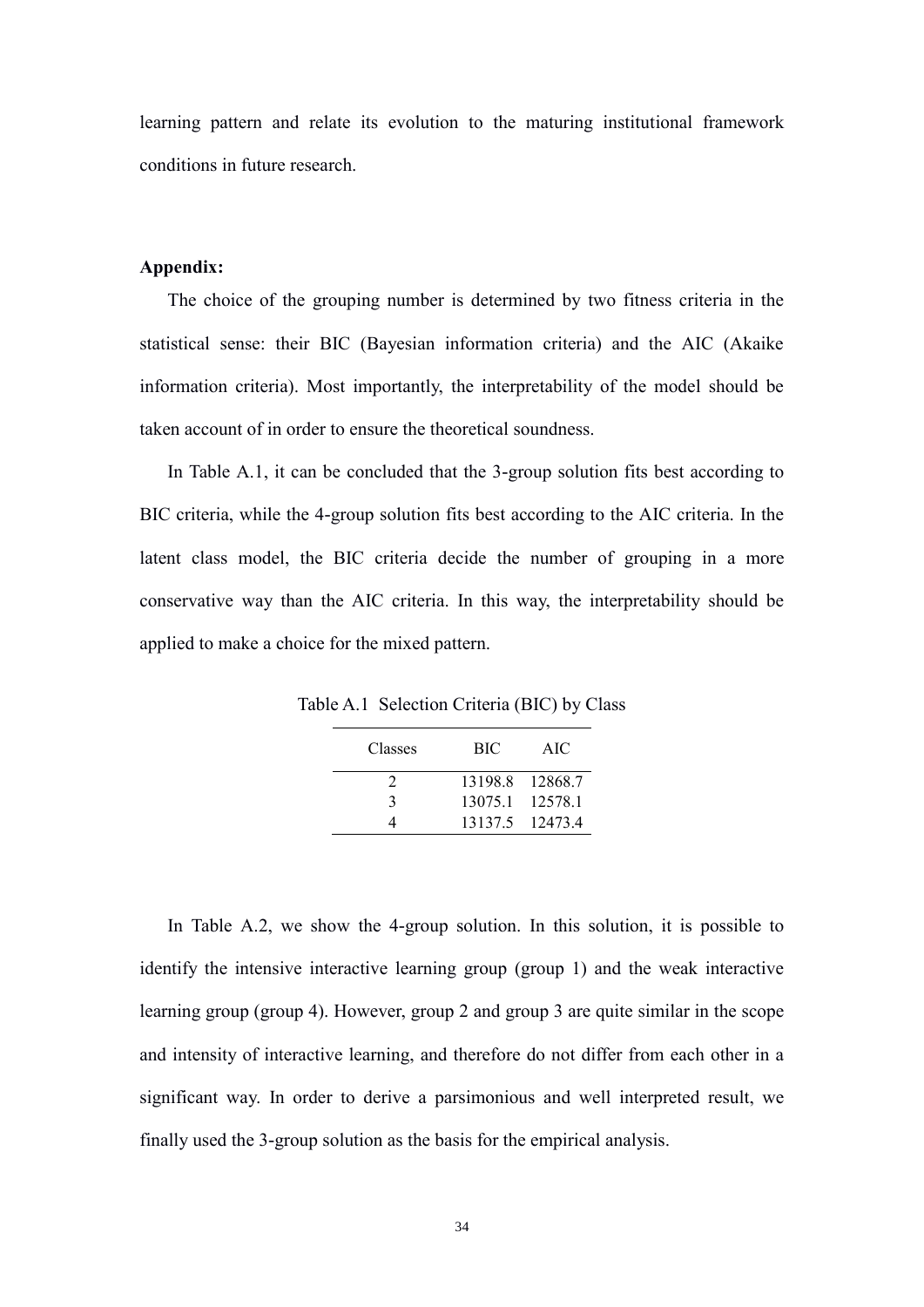|                        | Probability of high evaluation                           | Group 1 | Group 2 | Group 3 | Group 4 |
|------------------------|----------------------------------------------------------|---------|---------|---------|---------|
|                        | Own idea collection                                      | 0.81    | 0.61    | 0.47    | 0.44    |
|                        | Reverse engineering                                      | 0.82    | 0.56    | 0.48    | 0.37    |
|                        | Licensing                                                | 0.60    | 0.28    | 0.21    | 0.08    |
| Triggering New         | Demand from parent company                               | 0.54    | 0.32    | 0.20    | 0.06    |
| Product ideas          | Demand from foreign customers                            | 0.88    | 0.69    | 0.46    | 0.19    |
|                        | Demand from domestic customers                           | 0.91    | 0.63    | 0.50    | 0.41    |
|                        | Market reports of sales agents                           | 0.70    | 0.40    | 0.39    | 0.13    |
|                        | Market reports of universities or<br>research institutes | 0.50    | 0.13    | 0.18    | 0.02    |
|                        | Support from parent company                              | 0.38    | 0.18    | 0.08    | 0.02    |
| Obtaining              | Support from foreign customers                           | 0.90    | 0.58    | 0.25    | 0.03    |
| Equipment<br>Support   | Support from domestic customers                          | 0.94    | 0.42    | 0.42    | 0.41    |
|                        | Own purchase                                             | 0.29    | 0.14    | 0.06    | 0.22    |
|                        | Engineers sent by parent company                         | 0.34    | 0.17    | 0.03    | 0.03    |
|                        | Engineers sent by foreign<br>customers                   | 0.87    | 0.42    | 0.23    | 0.00    |
| Obtaining<br>Technical | Engineers sent by domestic<br>customers                  | 0.85    | 0.41    | 0.39    | 0.16    |
| Know-how<br>Support    | Engineers sent to foreign lead<br>firms or customers     | 0.85    | 0.44    | 0.33    | 0.05    |
|                        | Engineers sent to domestic lead<br>firms or customers    | 0.81    | 0.49    | 0.53    | 0.29    |
|                        | Engineers sent to universities                           | 0.55    | 0.18    | 0.32    | 0.05    |
| Interactive Way        | Active searching                                         | 0.95    | 0.90    | 0.71    | 0.63    |
|                        | Recommendation by<br>business contacts                   | 0.98    | 0.81    | 0.66    | 0.55    |
|                        | Recommendation by<br>personal contacts                   | 0.71    | 0.27    | 0.35    | 0.25    |
|                        | Share of each group                                      | 17%     | 28%     | 25%     | 30%     |

Table A.2 The 4-group solution

**Acknowledgement:** The research has received funding from the German Research Foundation (DFG) within the priority program (SPP 1233) "Megacities-Megachallenge – the informal dynamics of global change" under grant RE1720/8-1.

### References:

Arrow, K.J., 1962. The Economic-Implications of Learning by Doing. Review of Economic Studies 29, 155-173.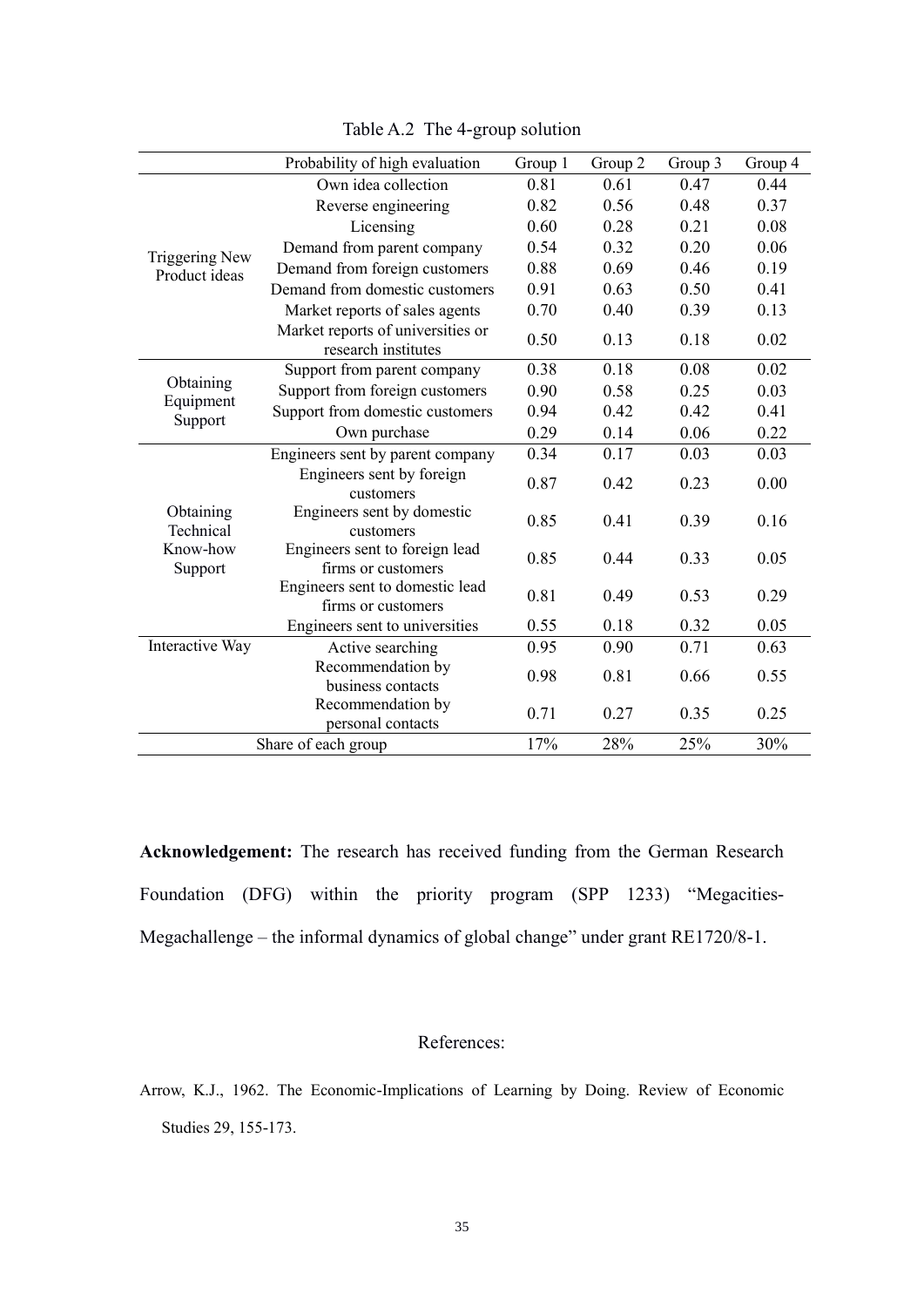- Asheim, B., Coenen, L., Vang, J., 2007. Face-to-face, buzz, and knowledge bases: sociospatial implications for learning, innovation, and innovation policy. Environment and Planning C-Government and Policy 25, 655-670.
- Asheim, B. T., Gertler, M. (2005). The Geography of Innovation: Regional Innovation Systems, in: Fagerberg, J., Mowery, D., Nelson, R. (Eds), The Oxford Handbook of Innovation. Oxford University Press, Oxford, pp.291-317.
- Asheim, B.T., Coenen, L., 2005. Knowledge bases and regional innovation systems: Comparing Nordic clusters. Research policy 34, 1173-1190.
- Asheim, B.T., Isaksen, A., 2002. Regional innovation systems: the integration of local 'sticky' and global 'ubiquitous' knowledge. The Journal of Technology Transfer 27, 77-86.
- Baldwin, C. W., Clark, K. B., 2000. Design Rules: The Power of Modularity. MIT Press, Cambridge, Mass.
- Boschma, R., 2004. Competitiveness of regions from an evolutionary perspective. Regional Studies 38, 1001-1014.
- Boschma, R., 2005. Proximity and Innovation: A critical Assessment. Regional Studies 39, 61-74.
- Capello, R., 1999. Spatial transfer of knowledge in high technology milieux: Learning versus collective learning processes. Regional Studies 33, 353-365.
- Clark, G.L., Feldman, M.P., Gertler, M.S., 2003. The Oxford handbook of economic geography. Oxford University Press, Oxford.
- Coe, N. M., Hess, M., Yeung, H. W. C., Dicken, P., Henderson, J., 2004. Globalizing' regional development: a global production networks perspective. Transactions of the Institute of British Geographers 29, 468-484.
- Cooke, P., Gomez Uranga, M., Etxebarria, G., 1997. Regional innovation systems: institutional and organisational dimensions. Research policy 26, 475-491.
- Cooke, P. 2001. Regional innovation systems, clusters, and the knowledge economy. Industrial and corporate change 10: 945-974.
- Dosi, G. (1988). The nature of the innovation process, in: Dosi, G., Freeman, C., Nelson, R., Silverberg, G., Soete, L. (Eds), Technical change and economic theory. Pinter Publishers, London, pp. 221-238.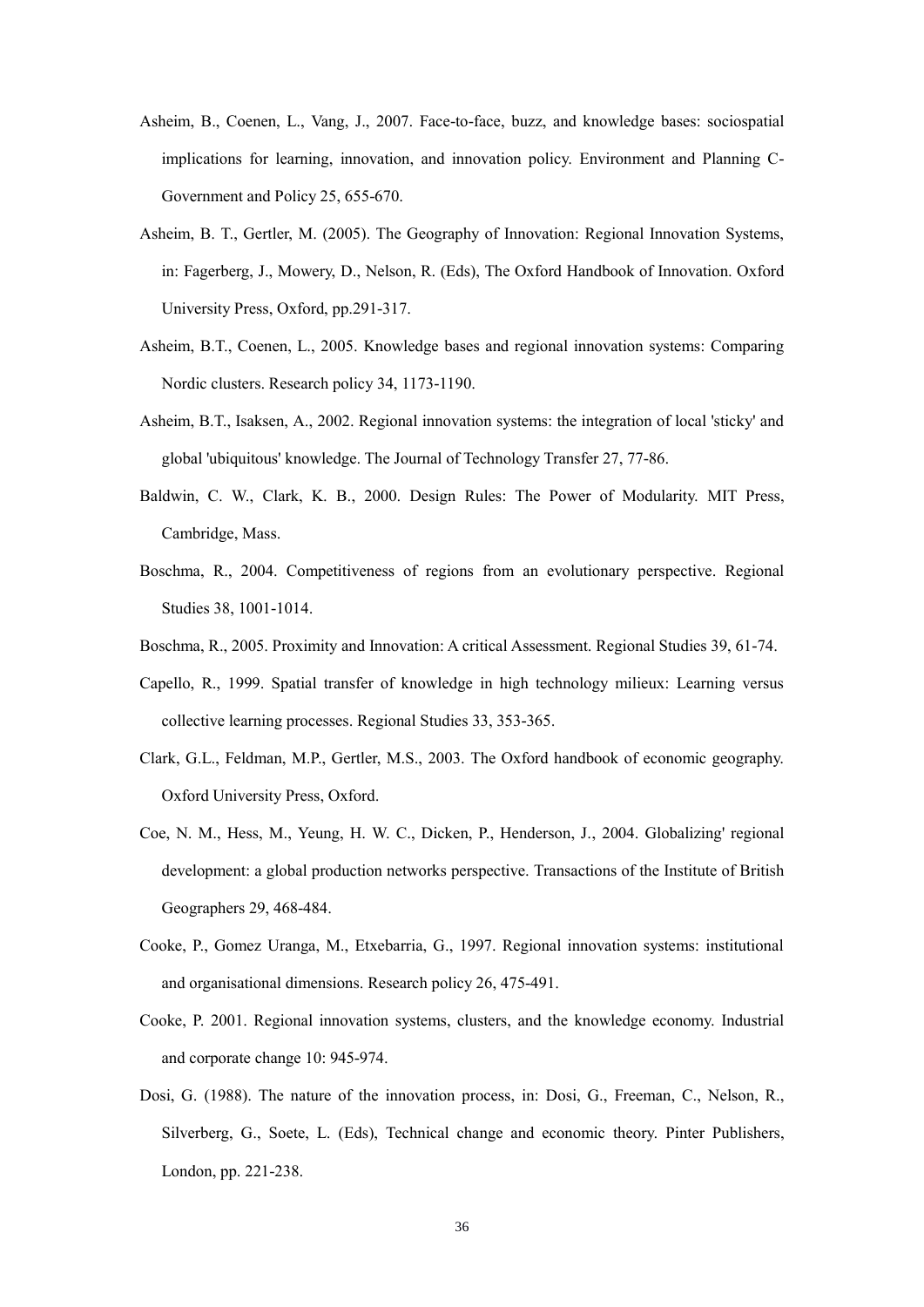- Griffith, R., Redding, S., Van Reenen, J., 2003. R&D and absorptive capacity: Theory and empirical evidence. Scandinavian Journal of Economics 105, 99-118.
- Gereffi, G., Humphrey, J., Sturgeon, T., 2005. The governance of global value chains. Review of International Political Economy 12,78-104.
- Hage, J., Alter, C. (1997). A typology of interorganizational relationships and networks, in: Hollingsworth, J.R., Boyer, R. (Eds), Contemporary Capitalism. The Embeddedness of Institutions. Cambridge University Press, Cambridge, pp. 94-126.
- Howells, J.R.L., 1999. Regional Systems of Innovation? Cambridge University Press, Cambridge.
- Iammarino, S., McCann, P., 2006. The structure and evolution of industrial clusters: Transactions, technology and knowledge spillovers. Research Policy 35, 1018-1036.
- Jefferson, G., Hu, A., Guan, X., Yu, X., 2003. Ownership, Performance, and Innovation in China's Large and Medium-Size Industrial Enterprise Sector. China Economic Review 14, 89-113.
- Jensen, M.B., Johnson, B., Lorenz, E., Lundvall, B.A., 2007. Forms of knowledge and modes of innovation. Research policy 36, 680-693.
- Kline, S.J., Rosenberg, N. (1986). Overview of innovation, in: Landau, R., Rosenberg, N. (Eds), The positive sum strategy: Harnessing technology for economic growth. National Academy Press, Washington D.C., pp. 275-305.
- Lambe, C.J., Spekman, R.E., 1997. Alliances, external technology acquisition, and discontinuous technological change. Journal of Product Innovation Management 2, 102-116.
- Lazaarini, S.G., Chaddad, F.R., Cook, M.L., 2001. Integrating supply chain and network analyses: the study of netchains. Journal of Chain and Network 1, 7-22.
- Levitt, B., March, J.G., 1988. Organizational Learning. Annual Review of Sociology 14, 319-340.
- Lovett, S., Simmons, L.C., Kali, R., 1999. Guanxi versus the market: Ethics and efficiency. Journal of International Business Studies 30, 231-247.
- Lundvall, B.A., 1985. Product innovation and user-producer interaction. Aalborg University Press, Aalborg.
- Lundvall, B.A. (1988). Innovation as an interactive process: from user-producer interaction to the national system of innovation, in: Dosi, G., Freeman, C., Nelson, R., Silverberg, G., Soete, L. (Eds), Technical change and economic theory. Pinter Publishers, London, pp. 349-369.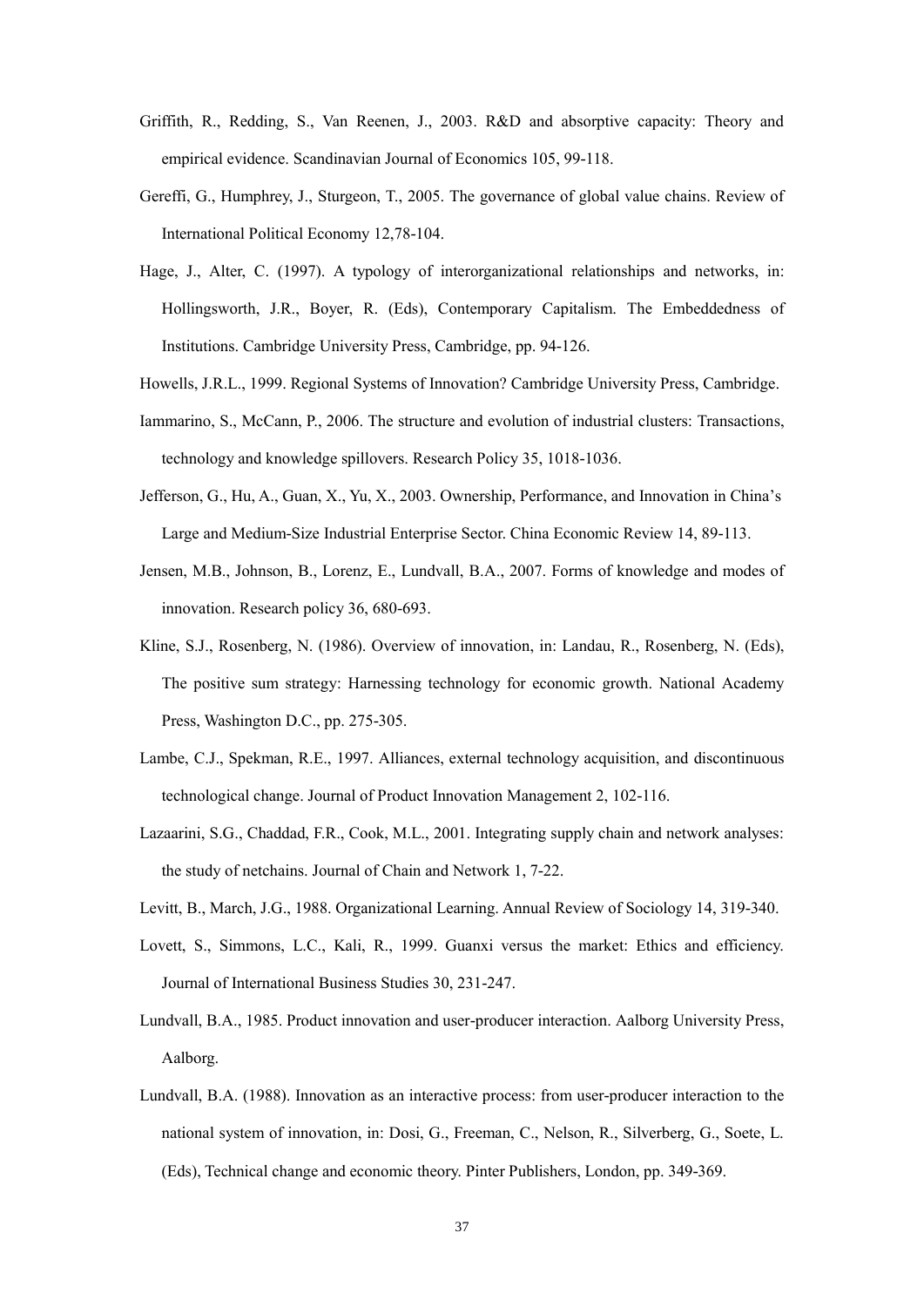- Lundvall, B.A., 1992. National innovation systems: towards a theory of innovation and interactive learning. Pinter Publishers, London.
- Lundvall, B.A., 2005. Interactive learning, social capital and economic performance, Advancing Knowledge and the Knowledge Economy, Washington D.C.
- Lundvall, B.A., Johnson, B., 1994. The learning economy. Industry and Innovation 1, 23-42.
- Lundvall, B.A., Johnson, B., Andersen, E.S., Dalum, B., 2002. National systems of production, innovation and competence building. Research policy 31, 213-231.
- Luo, Y., 2002. Partnering with Foreign Firms: How Do Chinese Managers View the Governance and Importance of Contracts? Asia Pacific Journal of Management 19, 127-151.
- Malmberg, A., Maskell, P., 2006. Localized learning revisited. Growth and Change 37, 1-18.
- Meeus, M.T.H., Oerlemans, L.A.G., Hage, J., 2001. Patterns of interactive learning in a high-tech region. Organization Studies 22, 145-172.
- Meyer, S., Schiller, D., Revilla Diez, J., 2009. The Janus-Faced Economy: Hong Kong Firms as Intermediaries between Global Customers and Local Producers in the Electronics Industry. Tijdschrift Voor Economische En Sociale Geografie 100, 224-235.
- Meyer, S., Schiller, D., Revilla Diez, J., 2012. The localization of electronics manufacturing in the Greater Pearl River Delta, China: Do global implants put down local roots? Applied Geography 32, 119-129.
- McKee D., 1992. An organizational learning approach to product innovation. Journal of Product Innovation Management 9, 232-245.
- Morrison, A., Pietrobelli, C., Rabellott, R., 2008. Global value chains and technological capabilities: A framework to study learning and innovation in developing countries. Oxford Development Studies 36, 39-58.
- Nelson, C.R., Siegel, A.F., 1987. Parsimonious modeling of yield curves. The Journal of Business 60, 473-489.
- Nelson, R.R., Winter, S.G., 1982. An evolutionary theory of economic change. Harvard University Press, Boston.
- Park, S.H., Luo, Y.D., 2001. Guanxi and organizational dynamics: Organizational networking in Chinese firms. Strategic Management Journal 22, 455-477.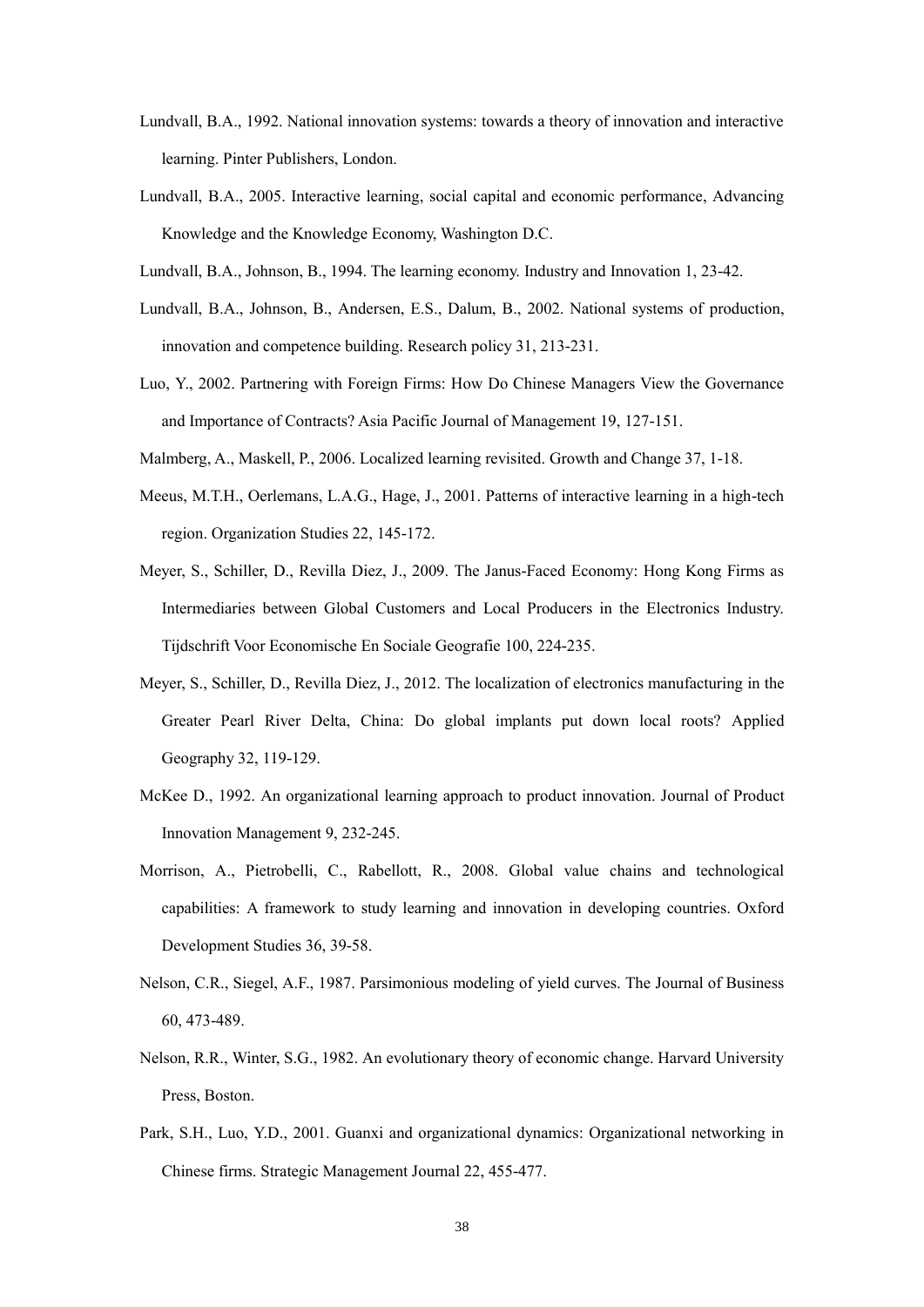- Peng, M. W., 2003. Institutional transitions and strategic choices. Academy of Management Review 28, 275-296.
- Porter, M.E., 2000b. Location, clusters, and company strategy. Oxford University Press, Oxford.
- Ramasamy, B., Goh, K.W., Yeung, M.C.H., 2006. Is Guanxi (relationship) a bridge to knowledge transfer? Journal of Business Research 59, 130-139.
- Revilla Diez, J., 2000. The importance of public research institutes in innovative networks-Empirical results from the Metropolitan innovation systems Barcelona, Stockholm and Vienna. European Planning Studies 8, 451-463.
- Revilla Diez, J., Kiese, M., 2006. Scaling innovation in South East Asia: Empirical evidence from Singapore, Penang (Malaysia) and Bangkok. Regional Studies 40, 1005-1023.
- Romer, P.M., 1986. Increasing Returns and Long-Run Growth. Journal of Political Economy 94, 1002-1037.
- Salter, W.E.G., Reddaway, W.B., 1969. Productivity and technical change. Cambridge University Press, Cambridge.
- Schiller, D., 2011. The role of foreign and domestic firms in regional innovation systems of latecomer countries: empirical evidence from the electronics industry in the Pearl River Delta. Erdkunde 65, 25-42.
- Silveira, G.D., Borenstein, D., Fogliatto, F.S., 2001. Mass customization: Literature review and research directions 72, 1-13.
- Simon, H.A., 1957. Models of Man. Wiley, New York.
- Simon, H.A., 1991. Bounded rationality and organizational learning. Organization science 2, 125- 134.
- Smith, K., 2000. Innovation as a systemic phenomenon: rethinking the role of policy. Enterprise and innovation management studies 1, 73-102.
- Standifird, S.S., Marshall, R.S., 2000. The transaction cost advantage of guanxi-based business practices. Journal of World Business 35, 21-42.
- Storper, M., Venables, A.J., 2004. Buzz: face-to-face contact and the urban economy. Journal of Economic Geography 4, 351-370.